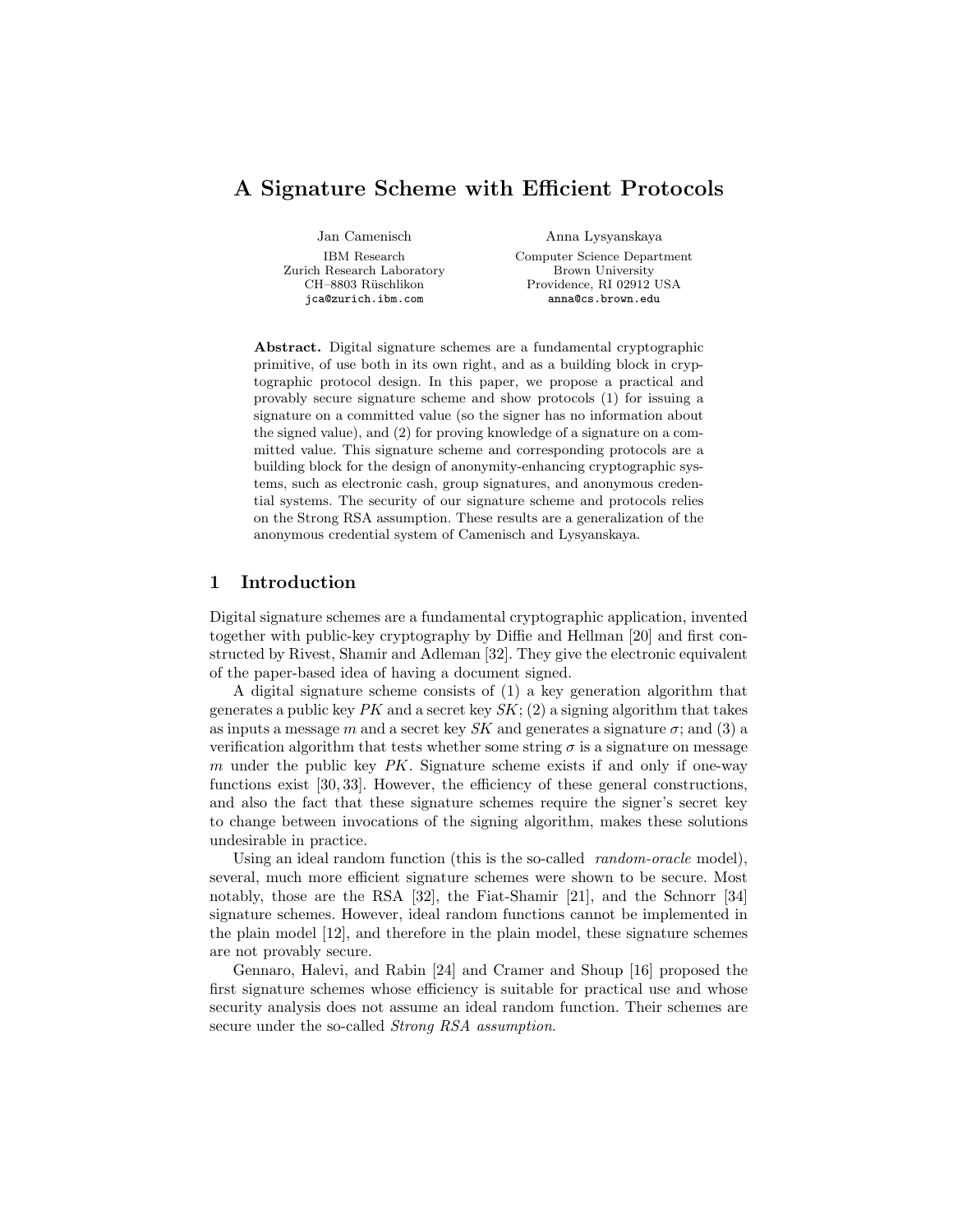In contrast to these stand-alone solutions, our goal is to construct signature schemes that are suitable as building blocks for other applications.

Consider the use of signature schemes for constructing an anonymous credential system [13–15, 19, 27, 7]. While such a system can be constructed from any signature scheme using general techniques for cryptographic protocol design, we observe that doing it in this fashion is very inefficient. Let us explain this point in more detail.

In a credential system, a user can obtain access to a resource only by presenting a credential that demonstrates that he is authorised to do so. In the paper-based world, examples of such credentials are passports that allow us to prove citizenship and authorise us to vote, driver's licenses that prove our ability to drive cars, etc. In the digital world, it is reasonable to imagine that such a credential will be in the form of a digital signature. Let us imagine that the user's identity is his secret key  $SK$ . Let us think of a credential as a signature on this secret key.

A credential system is anonymous if it allows users to demonstrate such credentials without revealing any additional information about their identity. In essence, when the user shows up before the verifier and demonstrates that he has a credential, the verifier can infer nothing about who the user is other than that the user has the right credential. Additionally, an anonymous credential system allows the user to obtain a credential anonymously.

Using general zero-knowledge proofs, it is possible to prove statements such as "I have a signature," without saying anything more than that (i.e., without disclosing what this credential looks like). However, doing so requires that the problem at hand be represented as, for example, a Boolean circuit, and then the proof that the statement is true requires a proof that the circuit has a satisfying assignment. This method, however, requires expensive computations beyond what is considered practical.

An additional complication is obtaining credentials in a secure way. The simple solution where the user reveals his identity  $SK$  to the credential granting organization, who in turn grants him the credential, is ruled out: we want to allow the user to be anonymous when obtaining credentials as well; we also want to protect the user from identity theft, and so the user's secret key SK should never be leaked to any other party. Here, general techniques of secure two-party computation save the day: the user and the organization can use a secure twoparty protocol such that the user's output is a signature on his identity, while the organization learns nothing. But this is also very expensive: general secure two-party computation also represents the function to be computed as a Boolean circuit, and then proceeds to evaluate it gate by gate.

So far, we have come up with a construction of an anonymous credential system from a signature scheme using zero-knowledge proofs of knowledge and general two-party computation. We have also observed that this solution is not satisfactory as far as efficiency is concerned. A natural question therefore is whether we can create a signature scheme which will easily yield itself to an efficient construction of an anonymous credential system. In other words, we need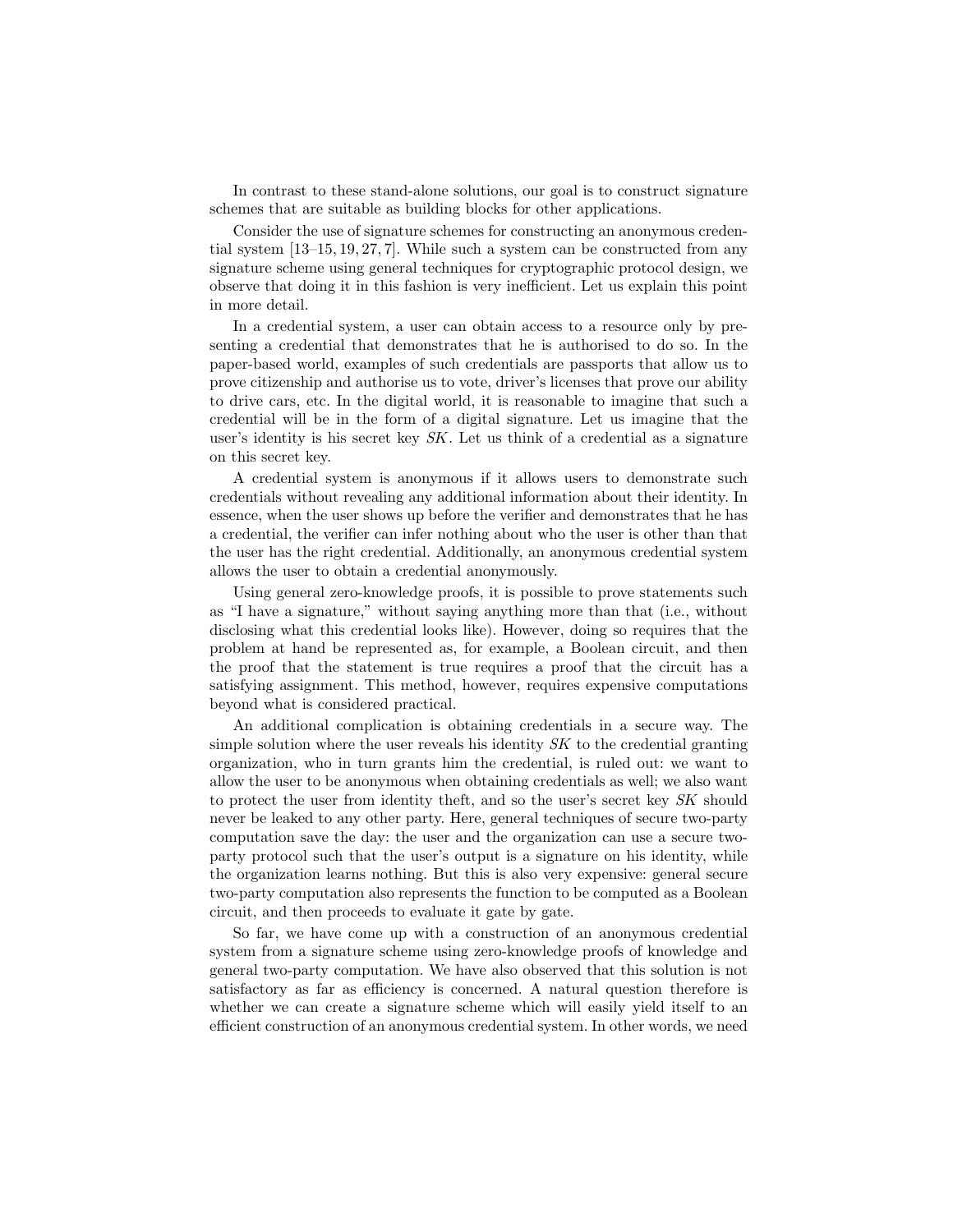signature schemes for which proving a statement such as "I have a signature," is a much more efficient operation than representing this statement as a circuit and proving something about such a circuit. We also need to be able to have the user obtain a signature on his identity without compromising his identity.

In this paper, we construct a signature scheme that meets these very general requirements. The generality of our approach enables the use of this signature scheme for other cryptographic protocols in which it is desirable to prove statements of the form "I have a signature," and to obtain signatures on committed values.

Our signature scheme is based on the Strong RSA assumption, and of all provably secure signatures known, it runs a close second in efficiency to the signature scheme of Cramer and Shoup [16].

Our results can be thought of as a generalization of the anonymous credential system due to Camenisch and Lysyanskaya [7], and can also be viewed as a generalization of the Ateniese et al. [1] group signature scheme.

In Section 2 we give the basic signature scheme, for which we give a proof of security in Section 3. In Section 4 we generalize this signature scheme to a scheme that allows to sign a block of messages instead of one message. Such a signature scheme can for example be used to encode public-key attributes as proposed by Brands [5], or to issue signatures that can only be used once (see Section 6.3). In section 5 we mention known protocols that are needed for our purposes, and then in section 6 we give protocols for signing a committed value and for proving knowledge of a signature.

To be more accessible to a non-specialist reader, our exposition also includes two extra sections. In the Appendix A, we explain our notation, and give the definition of a secure signature scheme, and a definition of a proof of knowledge. We also cover a few number-theoretic basics in Appendix B.

# 2 The Basic Signature Scheme

#### 2.1 Preliminaries

Let us recall some basic definitions (see Appendix B for more in-depth discussion)

**Definition 1 (Safe primes).** A prime number p is called safe if  $p = 2p' + 1$ , such that  $p'$  is also a prime number. (The corresponding number  $p'$  is known as a Sophie Germain prime.)

**Definition 2 (Special RSA modulus).** An RSA modulus  $n = pq$  is special if  $p = 2p' + 1$  and  $q = 2q' + 1$  are safe primes.

**Notation:** By  $QR_n \subseteq \mathbb{Z}_n^*$  we will denote the set of quadratic residues modulo *n*, i.e., elements  $a \in \mathbb{Z}_n^*$  such that  $\exists b \in \mathbb{Z}_n^*$  such that  $b^2 \equiv a \mod n$ .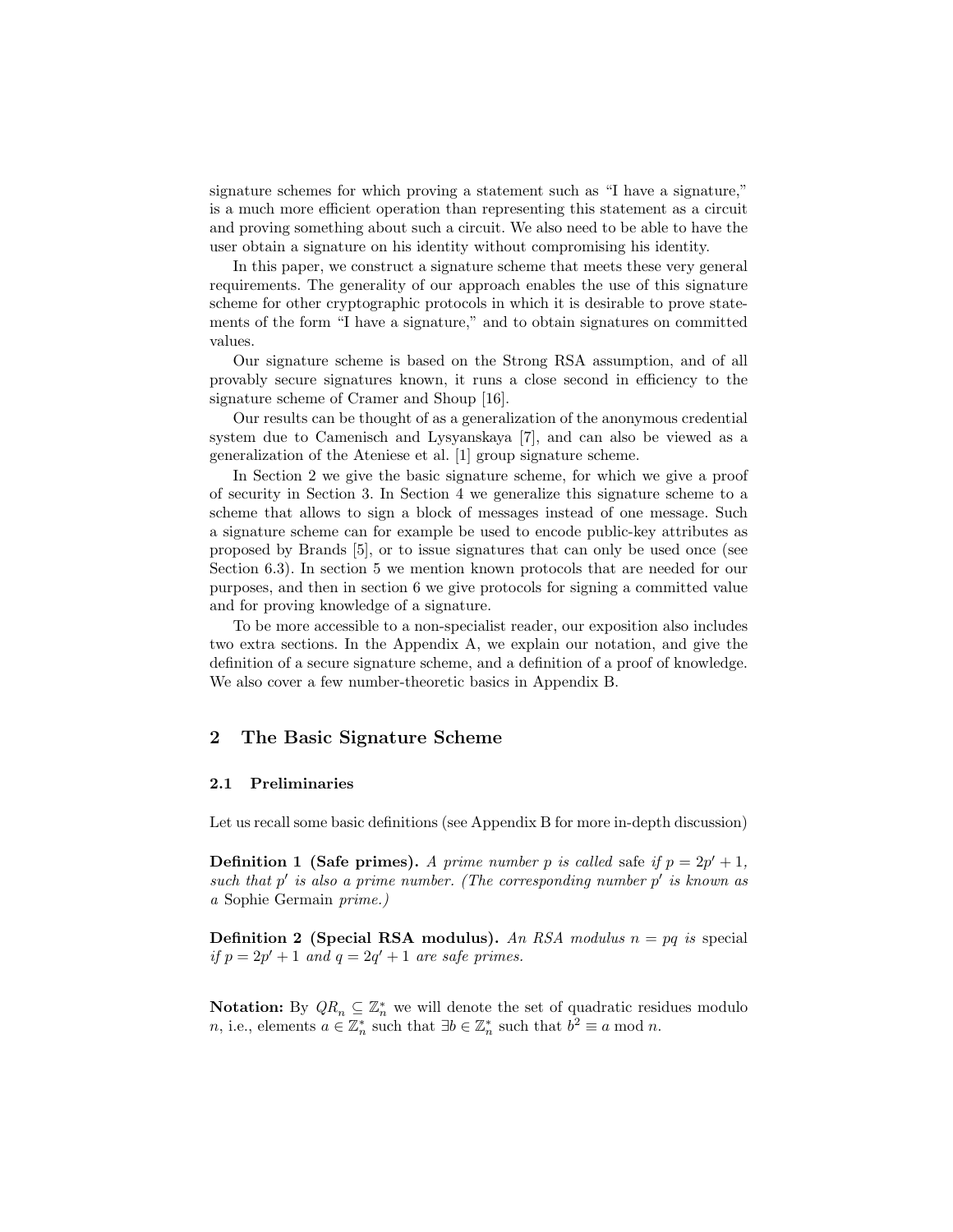#### 2.2 The Scheme

- **Key generation.** On input  $1^k$ , choose a special RSA modulus  $n = pq$ ,  $p =$  $2p' + 1$ ,  $q = 2q' + 1$  of the length  $\ell_n = 2k$ . Choose, uniformly at random,  $a, b, c \in QR_n$ . Output  $PK = (n, a, b, c)$ , and  $SK = p$ .
- **Message space.** Let  $\ell_m$  be a parameter. The message space consists of all binary strings of length  $\ell_m$ . Equivalently, it can be thought of as consisting of integers in the range  $[0, 2^{\ell_m})$ .
- **Signing algorithm.** On input  $m$ , choose a random prime number  $e$  of length  $\ell_e \ge \ell_m + 2$ , and a random number s of length  $\ell_s = \ell_n + \ell_m + l$ , where l is a security parameter. Compute the value  $v$  such that

$$
v^e \equiv a^m b^s c \bmod n
$$

**Verification algorithm.** To verify that the tuple  $(e, s, v)$  is a signature on message m in the message space, check that  $v^e \equiv a^m b^s c \mod n$ , and check that  $2^{\ell_e} > e > 2^{\ell_e - 1}$ .

**Efficiency analysis.** In practice,  $\ell_n = 1024$  is considered secure. As for the message space, if the signature scheme is intended to be used directly for signing messages, then  $\ell_m = 160$  is good enough, because, given a suitable collisionresistant hash function, such as SHA-1, one can first hash a message to 160 bits, and then sign the resulting value. Then  $\ell_e = 162$ . The parameter l guides the statistical closeness of the simulated distribution to the actual distribution, hence in practice,  $l = 160$  is sufficient, and therefore  $\ell_s = 1024 + 160 + 160 = 1346$ .

Therefore, this signature scheme requires one short (160-bit) and two long (1024 and 1346) exponentiations for signing, while verification requires two short (162 and 160 bits) and one long (1346-bit) exponentiations. This is not as efficient as the Cramer-Shoup signature, which requires three short (i.e., 160-bit) and one long (i.e., 1024-bit) exponentiations for signing, and four short exponentiations for verifying. However, our signature scheme has other redeeming qualities.

# 3 Proof of Security

We will show that the signature scheme in Section 2 is secure. Note that a forgery  $(m, s, e, v)$  may have value e of length  $\ell_e$  not necessary a prime number.

We prove security under the Strong RSA assumption [2, 22]:

Assumption 1 (Strong RSA Assumption). The strong RSA assumption states that it is hard, on input an RSA modulus n and an element  $u \in \mathbb{Z}_n^*$ , to compute values  $e > 1$  and v such that  $v^e \equiv u \mod n$ . More formally, we assume that for all polynomial-time circuit families  $\{A_k\}$ , there exists a negligible function  $\nu(k)$  such that

$$
\Pr[n \leftarrow \texttt{RSAmodulus}(1^k); u \leftarrow QR_n; (v, e) \leftarrow A_k(n, u) : \\
e > 1 \ \land \ v^e \equiv u \bmod n] = \nu(k)
$$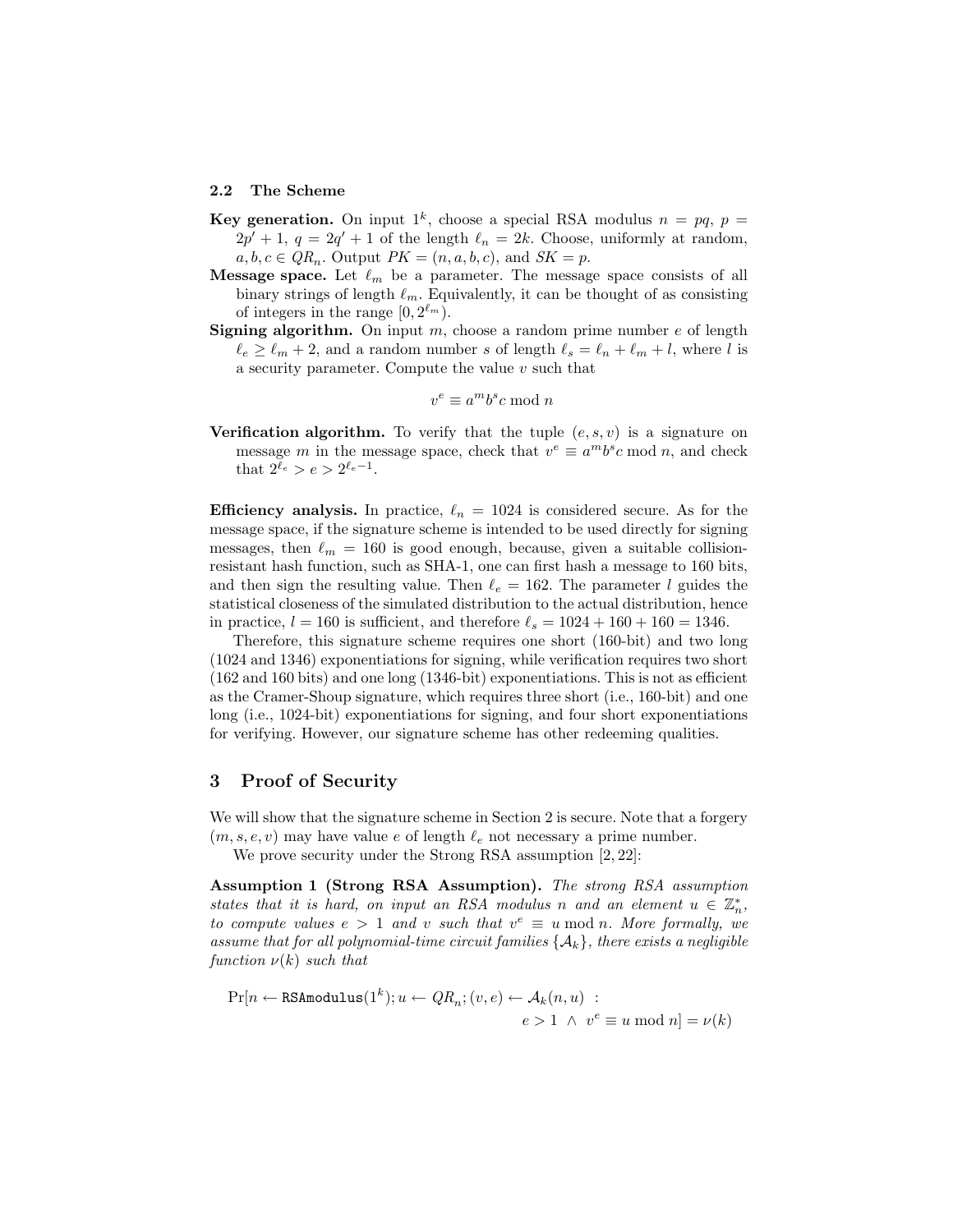The tuple  $(n, u)$  generated as above, is called an *instance* of the *flexible* RSA problem.

The following lemma (proved in Appendix B, Lemma 14) is important for the proof of security:

**Lemma 1.** Let a special RSA modulus  $n = pq$ ,  $p = 2p' + 1$ ,  $q = 2q' + 1$ , be given. Suppose we are given the values  $u, v \in QR_n$  and  $x, y \in Z$ ,  $gcd(x, y) < x$  such that  $v^x \equiv u^y \mod n$ . Values z,  $w > 1$  such that  $z^w \equiv u \mod n$  can be computed efficiently.

Suppose that a forger's algorithm  $\mathcal F$  is given. Suppose  $\mathcal F$  makes  $K$  signature queries in expectation before it outputs a successful forgery. By the Markov inequality, half the time,  $\mathcal F$  needs  $2K$  or fewer queries. Without loss of generality, we may assume that  $K$  is known (because if it is not, then it can be estimated experimentally).

Suppose that the output of  $\mathcal F$  is  $(m, s, e, v)$ . Let us distinguish three types of outputs.

- Type 1: The forger's exponent e is relatively prime to all the exponents output by the signature oracle.
- Type 2: The forger's value e is not relatively prime to some previously seen exponent  $e_i$  and the root v is different from the corresponding root  $v_i$ .
- Type 3: The forger's values e is not relatively prime to some previously seen exponent  $e_i$  and  $v = v_i$ , but the tuple  $(m, s)$  is new.

By  $\mathcal{F}_1$  (resp.,  $\mathcal{F}_2$ ,  $\mathcal{F}_3$ ) let us denote the forger who runs  $\mathcal F$  but then only outputs the forgery if it is of Type 1 (resp., Type 2, Type 3). The following lemma is clear by the standard hybrid argument:

**Lemma 2.** If the forger F success probability is  $\epsilon$ , then one of  $\mathcal{F}_1$ ,  $\mathcal{F}_2$ , or  $\mathcal{F}_3$ succeeds with probability at least  $\epsilon/3$ .

Next, we will show that under the strong RSA assumption, success probabilities for each of  $\mathcal{F}_1$ ,  $\mathcal{F}_2$ ,  $\mathcal{F}_3$  are negligible.

**Lemma 3.** Under the Strong RSA assumption, the success probability of  $\mathcal{F}_1$ is negligible. More strongly, if  $\mathcal{F}_1$  succeeds with probability  $\epsilon_1$  in expected time  $O(p_1(k))$ , using expected number  $Q(k)$  queries, then there is an algorithm that runs in time  $O(p_1(k))$  and solves the flexible RSA problem with probability  $\epsilon/4$ .

*Proof.* Suppose  $\mathcal{F}_1$  succeeds with non-negligible probability. Let us show that this contradicts the Strong RSA assumption.

Recall that Q is the expected number of queries, and by the Markov inequality, half the time,  $\mathcal{F}_1$  will need at most  $2Q = O(p_1(k))$  queries.

Let us construct an algorithm  $A$  such that, on input a strong RSA instance  $(n, u)$ , and with access to  $\mathcal{F}_1$ , A will output  $(v, e)$  such that  $e > 1$  and  $v^e \equiv$ u mod n.

Now  $\mathcal A$  plays the role of the signer, as follows: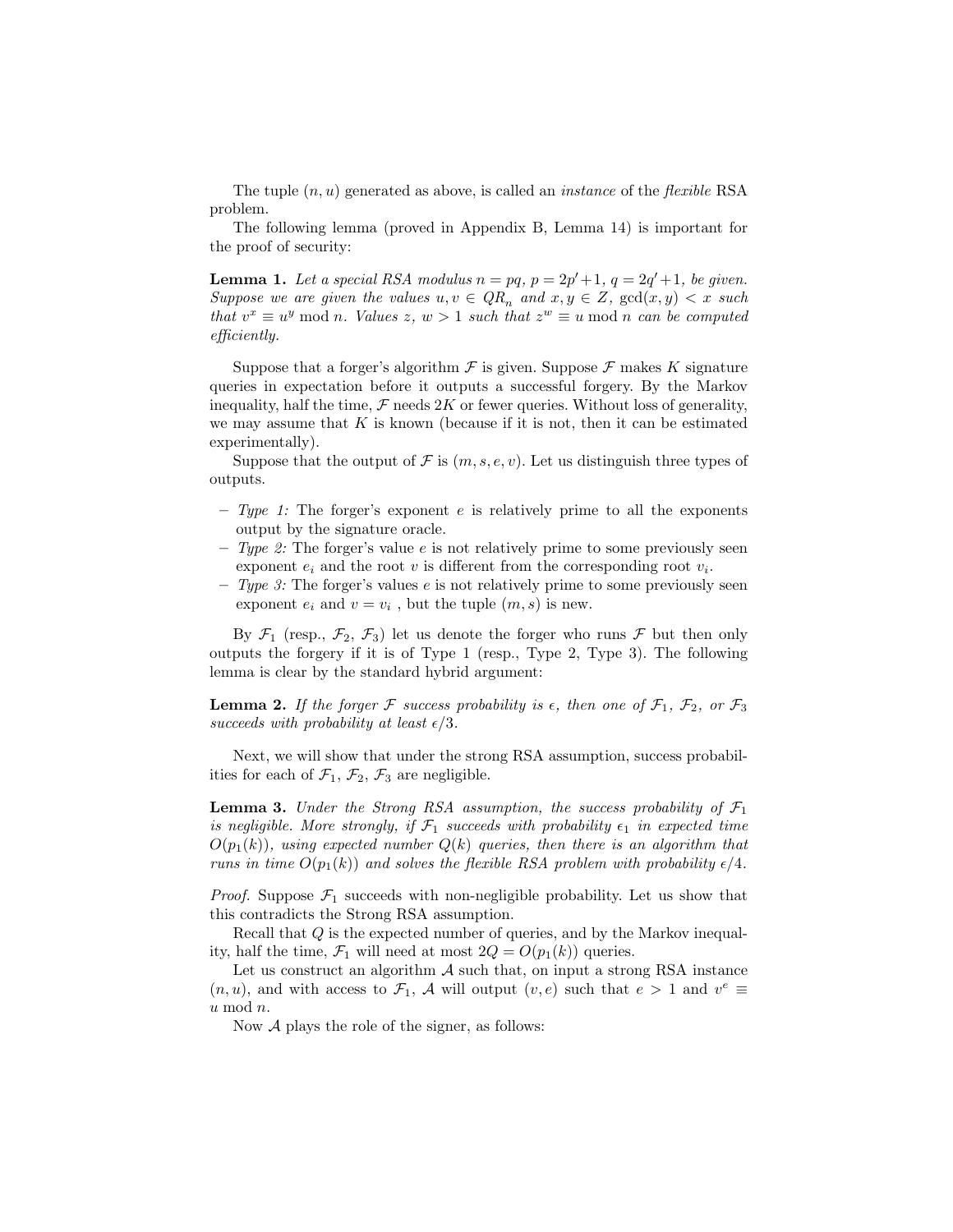- **Key generation:** Choose 2Q prime numbers  $e_1, \ldots, e_{2Q}$ . Choose, at random, value  $r_1 \in \mathbb{Z}_{n^2}$  and  $r_2 \in \mathbb{Z}_{n^2}$ . Let  $a = u^E$ , where  $E = \prod_{i=1}^{2Q} e_i$ ,  $b = a^{r_1}$ ,  $c = a^{r_2}$ . Let  $(n, a, b, c)$  be the public key.
- **Signing:** Upon receiving the  $i^{th}$  signature query  $m_i$ , choose a value  $s_i$  of length  $\ell_s$  uniformly at random. Output  $(e_i, s_i, v_i)$ , where  $v_i = a_i^{m_i} b_i^{s_i} c_i$ , where  $a_i =$  $u^{E/e_i}$ ,  $b_i = a_i^{r_1}$ ,  $c_i = a_i^{r_2}$ . (In other words,  $a_i$ ,  $b_i$  and  $c_i$  are values such that  $a_i^{e_i} = a$ ,  $b_i^{e_i} = b$ , and  $c_i^{e_i} = c$ ). Note that  $(e_i, s_i, v_i)$  constitute a valid signature:

$$
v_i^{e_i} = (a_i^{m_i} b_i^{s_i} c_i)^{e_i}
$$

$$
= a^{m_i} b^{s_i} c.
$$

Note that the public key and all the signatures have the same distribution as in the original scheme.

Suppose the forgery is  $(e, s, v)$  on message m, and  $e > 4$ . This gives us  $v^e =$  $a^m b^s c = u^{E(m+r_1s+r_2)}$ . Observe that if it is the case that e and  $E(m+r_1s+r_2)$ are relatively prime, then by Shamir's trick (Lemma 13) we are done. We will not necessarily have this nice case, but we will show that things will be good enough.

First, by assumption on  $\mathcal{F}_1$  we have  $gcd(e, E) = 1$ . Second, we will use the following claim:

*Claim.* With probability at least  $1/2$  over the random choices made by the reduction, it is the case that either  $gcd(e, m + r_1 s + r_2) < e$ , or, on input e, one can efficiently factor n.

The claim immediately gives us the conditions of Lemma 1, which gives us values  $v, w > 1$  such that  $v^w \equiv u \bmod n$ .

We must now prove the claim. Suppose that it is false. Then the probability that  $gcd(e, m + r_1s + r_2) < e$  is less than 1/2. Suppose  $r_2 = x + \phi(n)z$ . Note that  $z$  is independent of the view of the adversary and it is chosen statistically indistinguishable from random over  $\mathbb{Z}_n$ . Therefore, if with probability greater than  $1/2$ ,  $e \mid m + r_1s + r_2$ , this holds for greater than  $1/2$  of all the possible choices for z. Then there exists a value  $z_0 \in \mathbb{Z}_n$  such that  $e \mid (m+r_1s+x+\phi(n)z_0)$ and  $e \mid (m+r_1s+x+\phi(m)(z_0+1))$ . Then it holds that  $e \mid \phi(n)$  with probability at least  $1/2$ . Therefore, with probability  $1/2$ , we either factor n (by Lemma 11) or  $\gamma = \gcd(e, m + r_1 s + r_2) < e$ .

Therefore,  $\mathcal A$  succeeds in breaking the strong RSA assumption whenever the number of queries does not exceed  $2Q$  (which happens with probability  $1/2$  by Markov inequality) and whenever the conditions of the claim are satisfied (which happens with probability  $1/2$ , independently on the number of queries), and so the success probability of A is  $\epsilon_1/4$ , while its running time is  $O(p_1(k))$ .

**Lemma 4.** Under the Strong RSA assumption, the success probability of  $\mathcal{F}_3$ is negligible. More strongly, if  $\mathcal{F}_3$  succeeds with probability  $\epsilon_1$  in expected time  $O(p_1(k))$ , using expected number  $Q(k)$  queries, then there is an algorithm that runs in time  $O(p_3(k))$  and succeeds with probability  $\epsilon_3/2$ .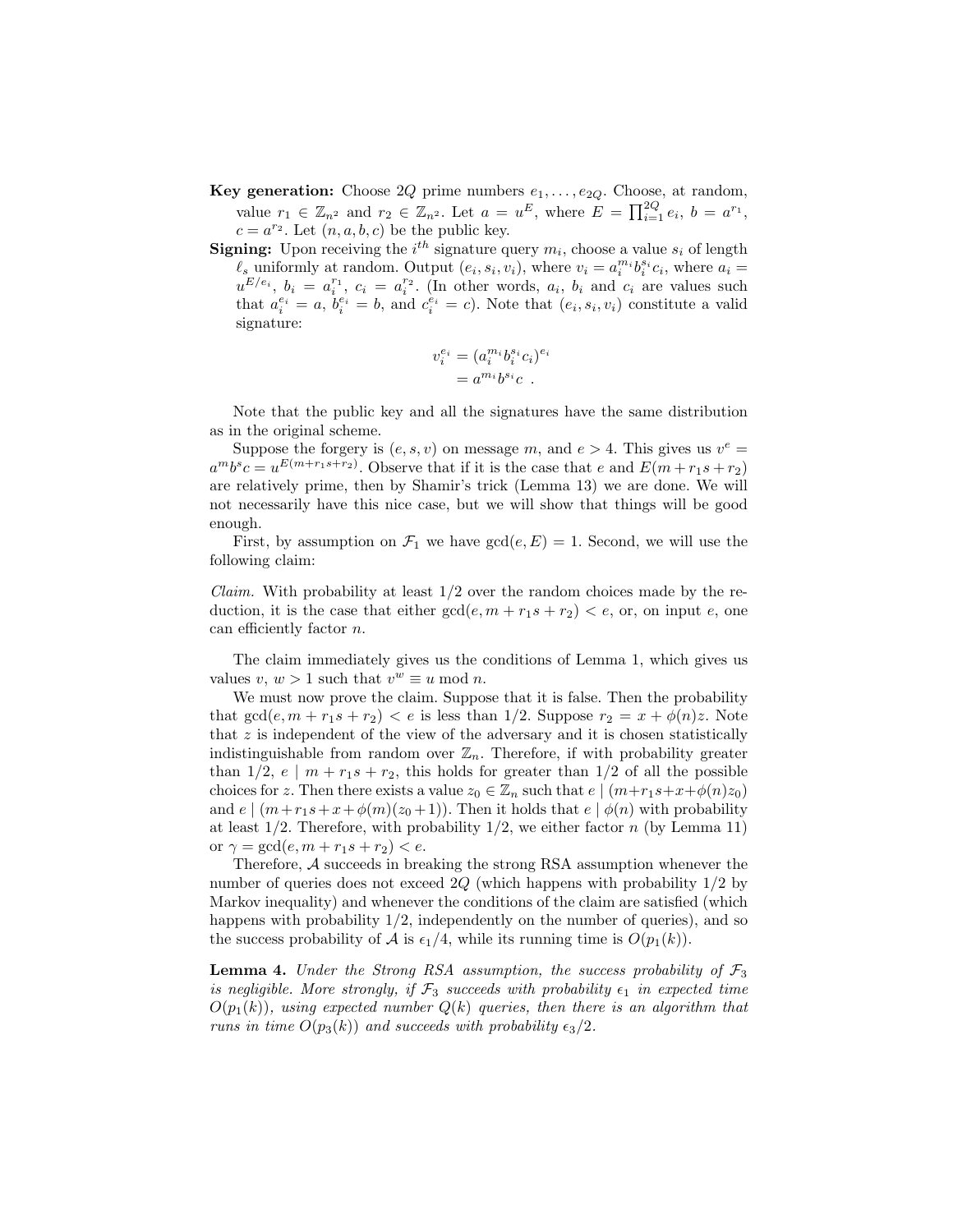*Proof.* The input to the reduction is  $(n, e)$ , an instance of the flexible RSA problem.

The key generation and signatures in this case are as in the proof of Lemma 3. The signatures  $(m, s, e, v)$  and  $(m_i, s_i, e_i, v)$  give us the following: Note that from  $gcd(e_i, e) \neq 1$  and the fact that  $2^{\ell_e} > e, e_i > 2^{\ell_e - 1}$  it follows that  $e_i = e$ and thus  $a^m b^s \equiv a^{m_i} b^{s_i}$ . This implies that  $m + r_1 s \equiv m_i + r_1 s_i \mod \phi(n)$ . As  $(m, s) \neq (m_i, s_i)$ , and  $r_1 > m$ ,  $r_1 > m_i$ ,  $m + r_1 s \neq m_i + r_1 s_i$ . Therefore,  $\phi(n) \mid m + r_1s - m_i + r_1s_i \neq 0$ , and so by Corollary 3, we are done.

The probability that  $A$  succeeds in breaking the Strong RSA assumption is at least  $\epsilon/2$  because with probability at least 1/2, the forger  $\mathcal{F}_3$  will need at most 2Q queries.

**Lemma 5.** Under the Strong RSA assumption, the success probability of  $\mathcal{F}_2$ is negligible. More strongly, if  $\mathcal{F}_2$  succeeds with probability  $\epsilon_2$  in expected time  $O(p_2(k))$ , using expected number  $Q(k)$  queries, then there is an algorithm that runs in time  $O(p_2(k))$  and succeeds with probability  $\epsilon(k)/8Q(k)$ .

*Proof.* The input to the reduction is  $(n, u)$ , an instance of the flexible RSA problem.

Choose a value  $1 \leq i \leq 2Q(k)$  uniformly at random. With probability  $1/2Q(k)$ , the exponent e will be the same as in the *i*'th query to the signature oracle.

The idea of this reduction is that we will set up the public key in such a way that, without knowledge of the factorization of  $n$ , it is possible to issue correctly distributed signatures on query  $j \neq i$ , in almost the same manner as in the proof of Lemma 3. For query  $i$ , the answer will be possible only for a specific, precomputed value of  $t = m\alpha + s$ , where  $\alpha = \log_b a$ .

- **Key Generation:** Choose  $2Q(k)$  random primes  $\{e_j\}$ . Let  $E = \left(\prod_{j=1}^{2Q} e_j\right)/e_i$ . Choose  $\alpha, \beta \in \mathbb{Z}_{2n}$  uniformly at random. Choose a random value t of length  $\ell_s$ . Let  $b = u^E \mod n$ . Let  $a = b^{\alpha} \mod n$ , and  $c = b^{e_i \beta - t}$ . Let  $(n, a, b, c)$  be the public key.
- **Signing:** Upon receiving the  $j^{th}$  signature query  $m_j$ ,  $j \neq i$ , choose a value  $s_j$ of length  $\ell_s$  uniformly at random. Output  $(e_j, s_j, v_j)$ , where  $v_j = a_j^{m_j} b_j^{s_j} c_j$ , where  $b_j = u^{E/e_j}$ ,  $a_j = b_j^{\alpha}$ ,  $c_j = b_j^{e_i\beta - t}$ . (In other words,  $a_j$ ,  $b_j$  and  $c_j$ are values such that  $a_j^{e_j} = a, b_j^{e_j} = b$ , and  $c_j^{e_j} = c$ ). Note that  $(e_j, s_j, v_j)$ constitute a valid signature.

Upon receiving the  $i^{th}$  signature query  $m_i$ , compute the value  $s_i = t - \alpha m_i$ .  $v_i = b^{\beta}$ . Note that  $v_i^{e_i} = b^{e_i\beta - t + t} = b^t c = a^{m_i}b^{s_i}c$ . Note that if  $\ell_s$  is sufficiently long (e.g.,  $\ell_n + \ell_m + l$ , where  $\ell_n$  is the length of the modulus n,  $\ell_m$  is the length of a message, and l is a security parameter),  $s_i$  is distributed statistically close to uniform over all strings of length  $\ell_s$ .

Suppose the forgery gives  $(m, s, e, v)$  such that e is not relatively prime to  $e_i$ . Then  $e = e_i$  because e is of length  $\ell_e$ . Also, as the verification is successful for the forgery as well as for the *i*'th query,  $v^{e_i} = a^m b^s c = b^{m\alpha + s + e_i \beta - t}$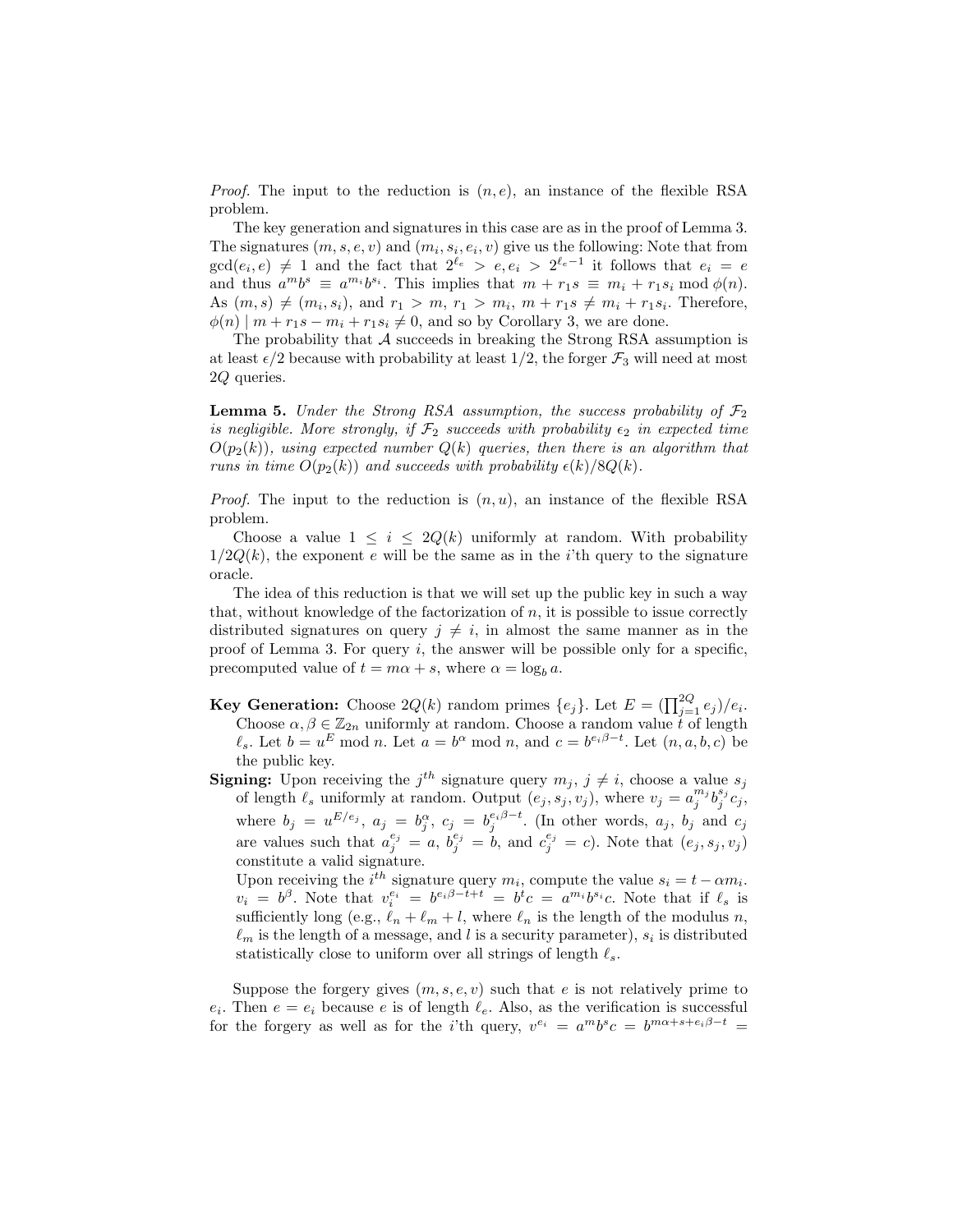$b^{(m-m_i)\alpha + (s-s_i)+e_i\beta}$ . Let  $\alpha = \alpha_1\phi(n) + \alpha_2$ . Note that with probability very close to 1, the value  $\alpha_1 \in \{0, 1\}$ . Also, note that  $\alpha_1$  is independent on the adversary's view. Therefore, if the probability that  $e_i \mid (m - m_i)\alpha + (s - s_i) + e_i\beta$  is nonnegligibly higher than 1/2, then it is the case that  $e_i \mid (m-m_i)\alpha_2 + (s-s_i) + e_i\beta$ and  $e_i \mid (m - m_i)(\phi(n) + \alpha_2) + (s - s_i) + e_i \beta$ , and therefore  $e_i \mid (m - m_i)$ (note that by definition of a forgery  $m \neq m_i$ ). If the length  $\ell_e$  is at least two bits longer than the length of a valid message  $\ell_m$ , this is impossible.

Therefore, with probability at least  $1/2$ , the following condition is met:  $e_i \nmid$  $(m\alpha + s + e_i\beta - t) = \gamma$ . Therefore, we have the following:  $v^{e_i} \equiv u^{E\gamma}$ , where  $gcd(e_i, \gamma) = 1$ , and so by Lemma 13, we compute  $e_i$ 'th root of u.

Therefore, A succeeds in solving an instance of the flexible RSA problem when  $2Q$  is a sufficient number of queries (with probability at least  $1/2$  this is the case by the Markov inequality), when  $i$  is chosen correctly (this is the case with probability  $1/2Q$ ) and when the condition is met (with probability  $1/2$ independently of everything else). Therefore, A succeeds with probability  $\epsilon_2/8Q$ in time  $p_2(k)$ .

As the number of signature queries is upper-bounded by the number of steps performed by the adversary (i.e., the running time), we have shown the following theorem:

**Theorem 1.** Our signature scheme is secure under the Strong RSA assumption. More precisely, if a forger breaks our signature scheme in time  $p(k)$  with probability  $\epsilon(k)$ , then the Strong RSA assumption can be broken in time  $O(p(k))$ with probability  $\Omega(\epsilon(k)/p(k))$ .

# 4 The Scheme for Blocks of Messages

Suppose, instead of signing a single message  $m$ , one wants to sign a block of  $L$ messages  $m_1, \ldots, m_L$ . For most applications, these two problems are equivalent, as in order to sign such a block, it is sufficient to hash it to a small message  $m$ using a collision-resistant hash function, and then to sign  $m$  using a one-message signature scheme.

However, if the application we have in mind involves proving knowledge of a signature and proving relations among certain components of  $m_1, \ldots, m_L$ , it may be helpful to have a signature scheme especially designed to handle blocks of L messages. Here, we propose one such scheme.

- **Key generation.** On input  $1^k$ , choose a special RSA modulus  $n = pq$ ,  $p =$  $2p' + 1$ ,  $q = 2q' + 1$ . Choose, uniformly at random,  $a_1, \ldots, a_L, b, c \in QR_n$ . Output  $PK = (n, a_1, \ldots, a_L, b, c)$ , and  $SK = p$ . Let  $\ell_n$  denote the length of the modulus *n*.  $\ell_n = 2k$ .
- **Message space.** Let  $\ell_m$  be a parameter. The message space consists of all binary strings of length  $\ell_m$ . Equivalently, it can be thought of as consisting of integers in the range  $[0, 2^{\ell_m})$ .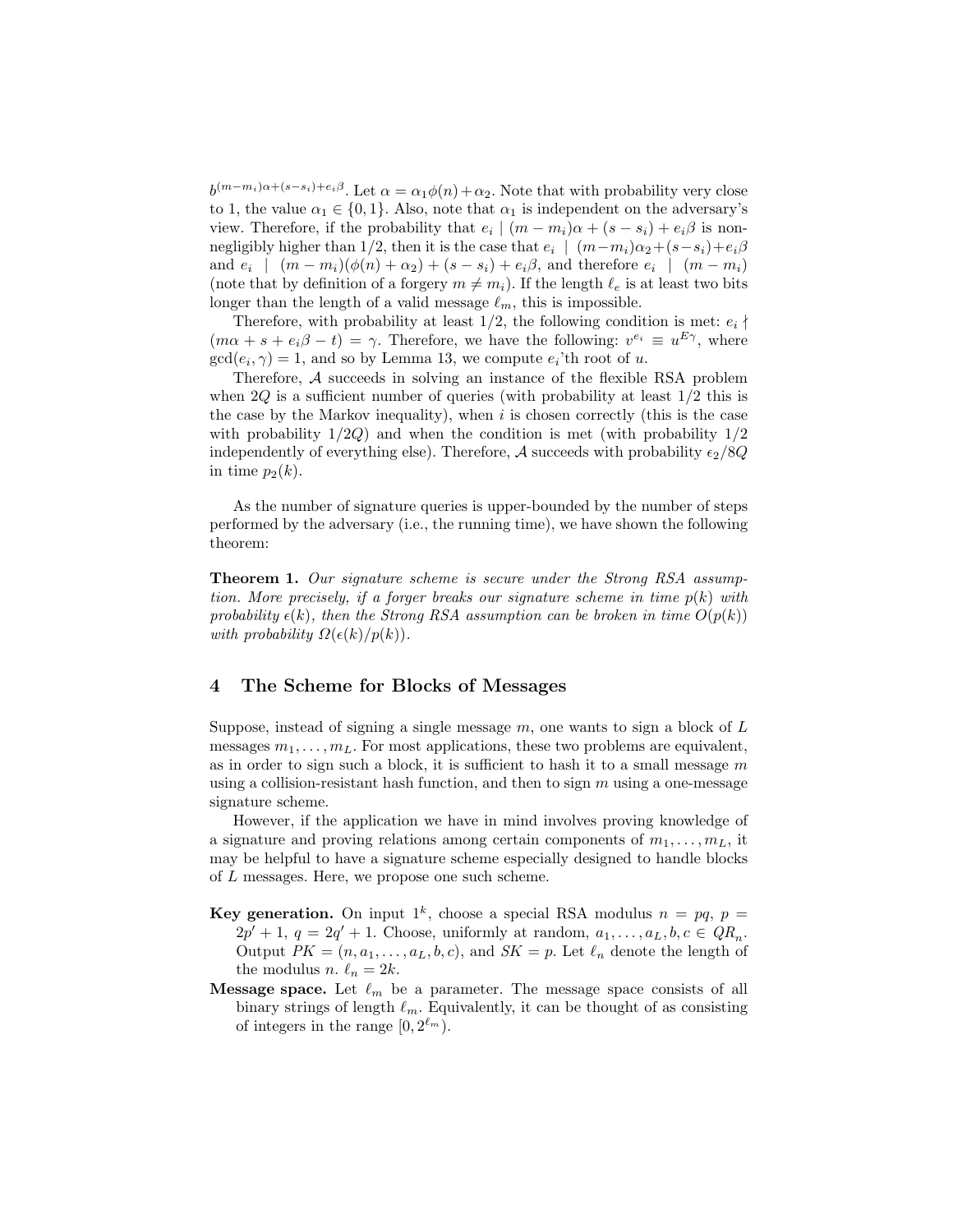**Signing algorithm.** On input  $m_1, \ldots, m_L$ , choose a random prime number  $e >$  $2^{\ell_m+1}$  of length  $\ell_e \geq \ell_m+2$ , and a random number s of length  $\ell_s = \ell_n+\ell_m+l$ , where  $l$  is a security parameter. Compute the value  $v$  such that

$$
v^e \equiv a_1^{m_1} \dots a_L^{m_L} b^s c \bmod n
$$

**Verification algorithm.** To verify that the tuple  $(e, s, v)$  is a signature on message m, check that  $v^e \equiv a_1^{m_1} \dots a_L^{m_L} b^s c \mod n$ , and check that  $e > 2^{\ell_e - 1}$ .

Theorem 2. The signature scheme above is secure for blocks of messages, under the Strong RSA assumption.

*Proof.* We will show a reduction from a forger  $\mathcal F$  for this signature scheme, to an algorithm that breaks the basic signature scheme from Section 2. The reduction receives as input the public key of the basic scheme:  $(n, a, b, c)$ , and has oracle access to the basic signature scheme.

- **Key Generation.** Choose an index  $I \in [1, L]$  at random. Let Let  $a_I = a$ . For  $j \in [1, L], j \neq I$ , choose and integer  $r_j$  from  $\mathbb{Z}_{2n}$  uniformly at random, and let  $a_j = b^{r_j}$ . Output the public key  $(n, a_1, \ldots, a_L, b, c)$ .
- **Signature generation.** On input signature query  $(m_1, \ldots, m_L)$ , ask the signature oracle for a signature on the value  $m_I$ . Upon receiving the value  $(s, v, e)$ , let  $s' = s - \sum_{j \neq I} r_j m_j$ . The resulting signature is  $(s', v, e)$ . It is easy to see that it is distributed statistically close to the right distribution provided that  $\ell_s = \ell_n + \ell_m + l$ , where l is sufficiently long.

Suppose the adversary's forgery is  $(m_1, \ldots, m_L, s, v, e)$ . Then  $(s +$  $\sum_{j=2}^{L} r_j m_j, v, e$  is a valid signature in the basic scheme on message  $m_I$ . Suppose the signature's  $e$  is different from any previously seen  $e_i$ . Then we are done: we have created forger  $\mathcal{F}_{\infty}$  and contradicted Lemma 3. So suppose this  $e = e_i$ . But  $(m_1, \ldots, m_L) \neq (m_1^i, \ldots, m_L^i)$ . With probability at least  $1/L$ , it is the case that  $m_I \leq m_I^i$ , and we have created a forged signature on message  $m_I$ .

Overall, if the adversary  $\mathcal F$  succeeds in time  $p(k)$  with probability  $\epsilon$  using  $Q(k)$  queries, the reduction succeeds against the basic scheme in time  $p(k)$  with probability at least  $\epsilon/2L$  also using  $Q(k)$  queries.

# 5 Preliminary Protocols

In this section, we will show how to construct a secure protocol for signing a committed message as described in Section 1, under our basic signature scheme described in Section 2.

#### 5.1 Commitment Scheme

The following commitment scheme is due to Fujisaki and Okamoto [23] and elaborated on by Damgård and Fujisaki [18]. Its security relies on the hardness of factoring.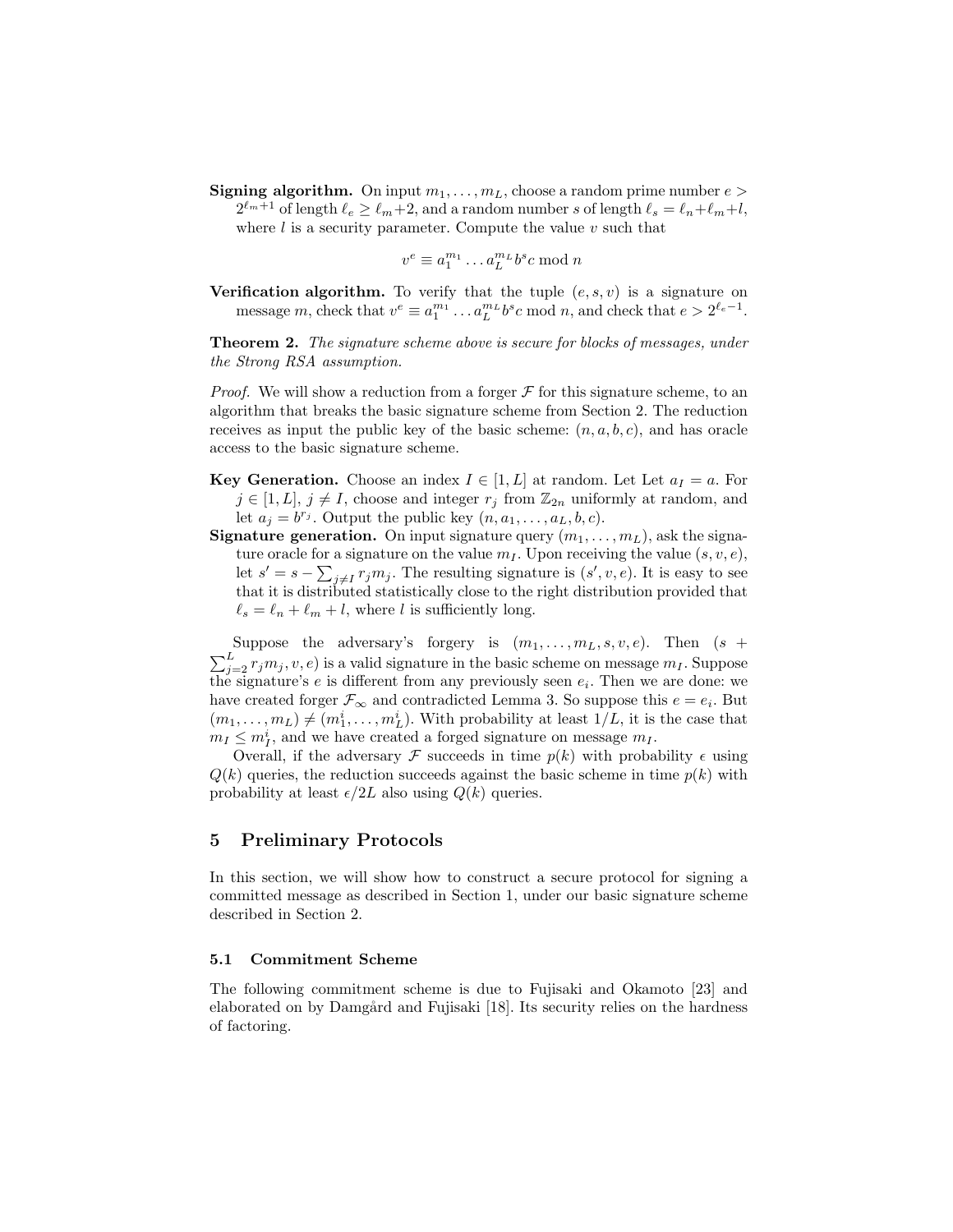- **Key generation** The public key consists of a special RSA modulus  $n$  of length  $\ell_n$ , and  $h \leftarrow QR_n$ ,  $g \leftarrow \langle h \rangle$ , where  $\langle h \rangle$  is the group generated by h.
- **Commitment** The commitment Commit( $PK, x, r$ ) for inputs of length  $\ell_x$  and randomness  $r \in \mathbb{Z}_n$ , is defined as follows: Commit $((n, g, h), x, r) = g^x h^r \mod$  $\mathfrak{n}.$

Lemma 6. The commitment scheme described above is statistically hiding and computationally binding if factoring is hard.

Remark 1. Note that for the hiding property, the only requirement from the public key is that  $g \in \langle h \rangle$ , and so the public key can be generated adversarially provided that this requirement holds.

We want to guarantee the security of this commitment scheme even when the commitment scheme's public key is provided by the adversary. To ensure that, we add the following key certification procedure: the party that generated the commitment keys  $(n, q, h)$  must prove existence of the discrete logarithm  $\log_h g$  mod n. This can be done using well-known techniques that we elaborate on in the sequel (cf. [18]).

#### 5.2 Known Discrete-Logarithm-Based Protocols

All protocols assume that the public parameters were fixed after the adversary was fixed (otherwise a non-uniform adversary may know secret keys).

The following known protocols are secure under the strong RSA assumption:

- Proof of knowledge of discrete logarithm representation modulo a composite [22]. That is to say, a protocol with common inputs (1) a  $(n, q_1, \ldots, q_m)$ , where *n* is a special RSA modulus and  $g_i \in QR_n$  for all  $1 \le i \le m$ ; and (2) a value  $C \in QR_n$ , the prover proves knowledge of values  $\alpha_1, \ldots, \alpha_m$  such that  $C = \prod_{i=1}^{m} g_i^{\alpha_i} \mod n.$
- Proof of knowledge of equality of representation modulo two (possibly different) composite moduli [9]. That is to say, a protocol with common inputs  $(n_1, g_1, \ldots, g_m)$  and  $(n_2, h_1, \ldots, h_m)$  and the values  $C_1 \in QR_{n_1}$  and  $C_2 \in QR_{n_2}$ , the prover proves knowledge of values  $\alpha_1, \ldots, \alpha_m$  such that

$$
C_1 = \prod_{i=1}^m g_i^{\alpha_i} \mod n_1
$$
 and  $C_2 = \prod_{i=1}^m h_i^{\alpha_i} \mod n_2$ .

- Proof that a committed value is the product of two other committed values [8]. That is to say, a protocol with common inputs (1) a commitment key  $(n, q, h)$  as described in Section 5.1; and (2) values  $C_a$ ,  $C_b$ ,  $C_{ab}$  in  $QR_n$ , where the prover proves knowledge of the integers  $\alpha$ ,  $\beta$ ,  $\rho_1$ ,  $\rho_2$ ,  $\rho_3$  such that  $C_a = g^{\alpha}h^{\rho_1} \bmod n, C_b = g^{\beta}h^{\rho_2} \bmod n, \text{ and } C_{ab} = g^{\alpha\beta}h^{\rho_3} \bmod n.$
- Proof that a committed value lies in a given integer interval. That is to say, a protocol with common inputs (1) a commitment key  $(n, g, h)$  as described in Section 5.1; (2) a value  $C \in QR_n$ ; (3) integers a and b, where the prover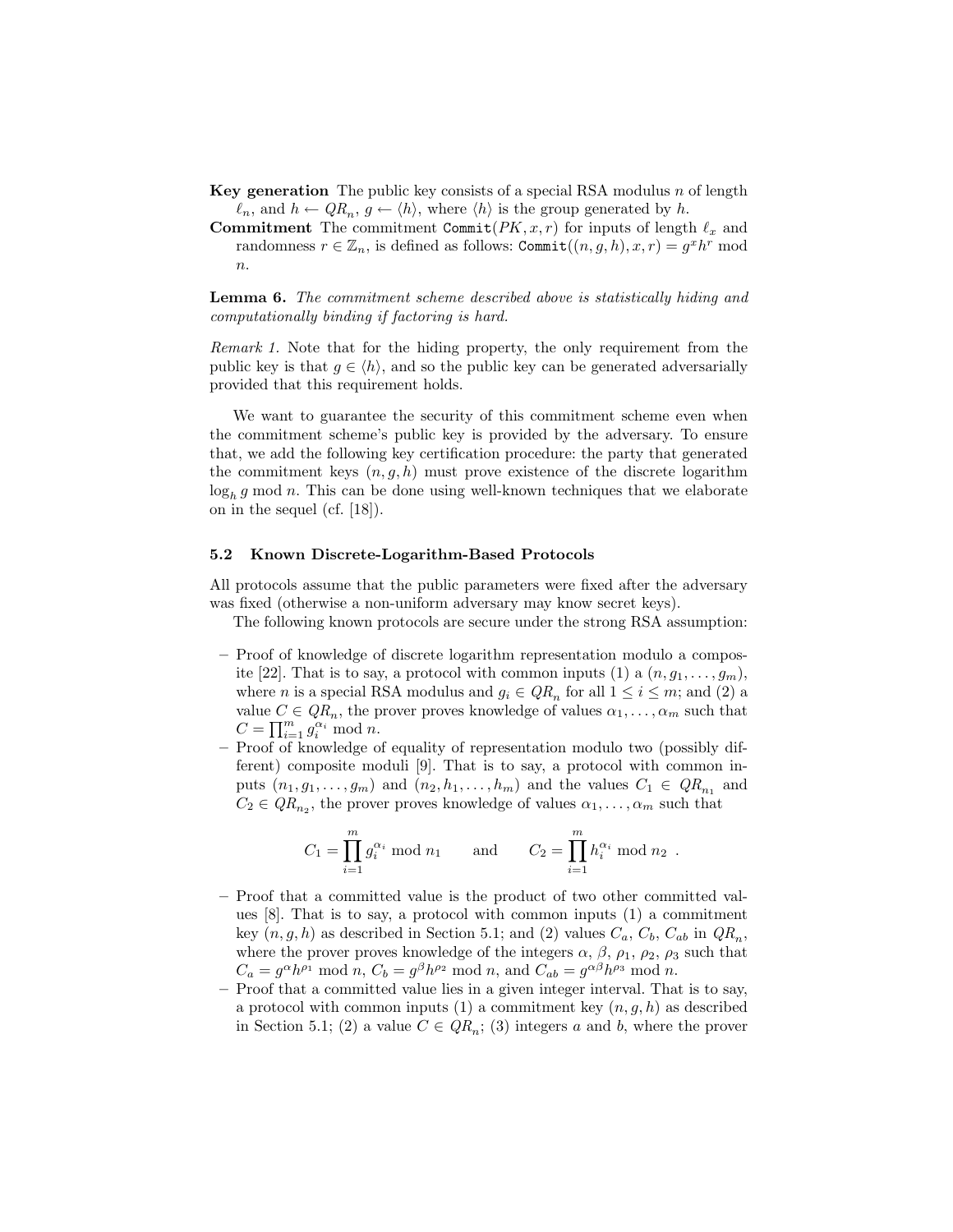proves knowledge of the integers  $\alpha$  and  $\rho$  such that  $C = g^{\alpha} h^{\rho}$  mod n and  $a \leq \alpha \leq b$ . An efficient protocol that implements such proofs is due to Boudot [4].

However, if the integer  $\alpha$  the prover knows in fact satisfies the the more restrictive bound, then there are more efficient protocols (these protocols are very similar to a simple proof of knowledge of a discrete log; see, e.g.,[9]). More precisely, there protocols are applicable if the prover's secret  $\alpha$  satisfies  $\frac{b-a}{2} - \frac{b-a}{2} 2^{-\ell} \le \alpha \le \frac{b-a}{2} + \frac{b-a}{2} 2^{-\ell}$ , where  $\ell$  is a security parameter derived from the size of the challenge sent by the verifier as second message in the protocol and from the security parameter that governs the zero-knowledge property. We note that in many setting this restriction can be easily dealt with.

Notation: In the sequel, we will sometimes use the notation introduced by Camenisch and Stadler [10] for various proofs of knowledge of discrete logarithms and proofs of the validity of statements about discrete logarithms. For instance,

$$
PK\{(\alpha,\beta,\gamma): y = g^{\alpha}h^{\beta} \ \wedge \ \tilde{y} = \tilde{g}^{\alpha}\tilde{h}^{\gamma} \ \wedge \ (u \leq \alpha \leq v)\}
$$

denotes a "zero-knowledge Proof of Knowledge of integers  $\alpha$ ,  $\beta$ , and  $\gamma$  such that  $y = g^{\alpha} h^{\beta}$  and  $\tilde{y} = \tilde{g}^{\alpha} \tilde{h}^{\gamma}$  holds, where  $v < \alpha < u$ ," where  $y, g, h, \tilde{y}, \tilde{g}$ , and  $\tilde{h}$  are elements of some groups  $G = \langle g \rangle = \langle h \rangle$  and  $\tilde{G} = \langle \tilde{g} \rangle = \langle \tilde{h} \rangle$ . The convention is that Greek letters denote quantities the knowledge of which is being proved, while all other parameters are known to the verifier. Using this notation, a proofprotocol can be described by just pointing out its aim while hiding all details.

# 6 Protocols for the Signature Scheme

In the sequel, we rely on honest-verifier zero-knowledge proofs of knowledge of representation protocols; they can be converted into a general zeroknowledge proof using standard techniques based on trapdoor commitment schemes (cf. [17]).

### 6.1 Protocol for Signing a Committed Value

Informally, in a protocol for signing a committed value, we have a signer with public key  $PK$ , and the corresponding secret key  $SK$ , and a user who queries the signer for a signature. The common input to the protocol is a commitment C for which the user knows the opening  $(m, r)$ . In the end of the protocol, the user obtains a signature  $\sigma_{PK}(m)$ , and the signer learns nothing about m.

Lemma 7. Figure 1 describes a secure protocol for signing a committed value.

*Proof.* Let the extractor E be as follows: it runs the extractor for step 6.1 of the protocol, and discovers x and r that are of lengths  $\ell_x$  and  $\ell_r$  respectively. It then queries the signature oracle for a signature on  $x$ . It obtains the signature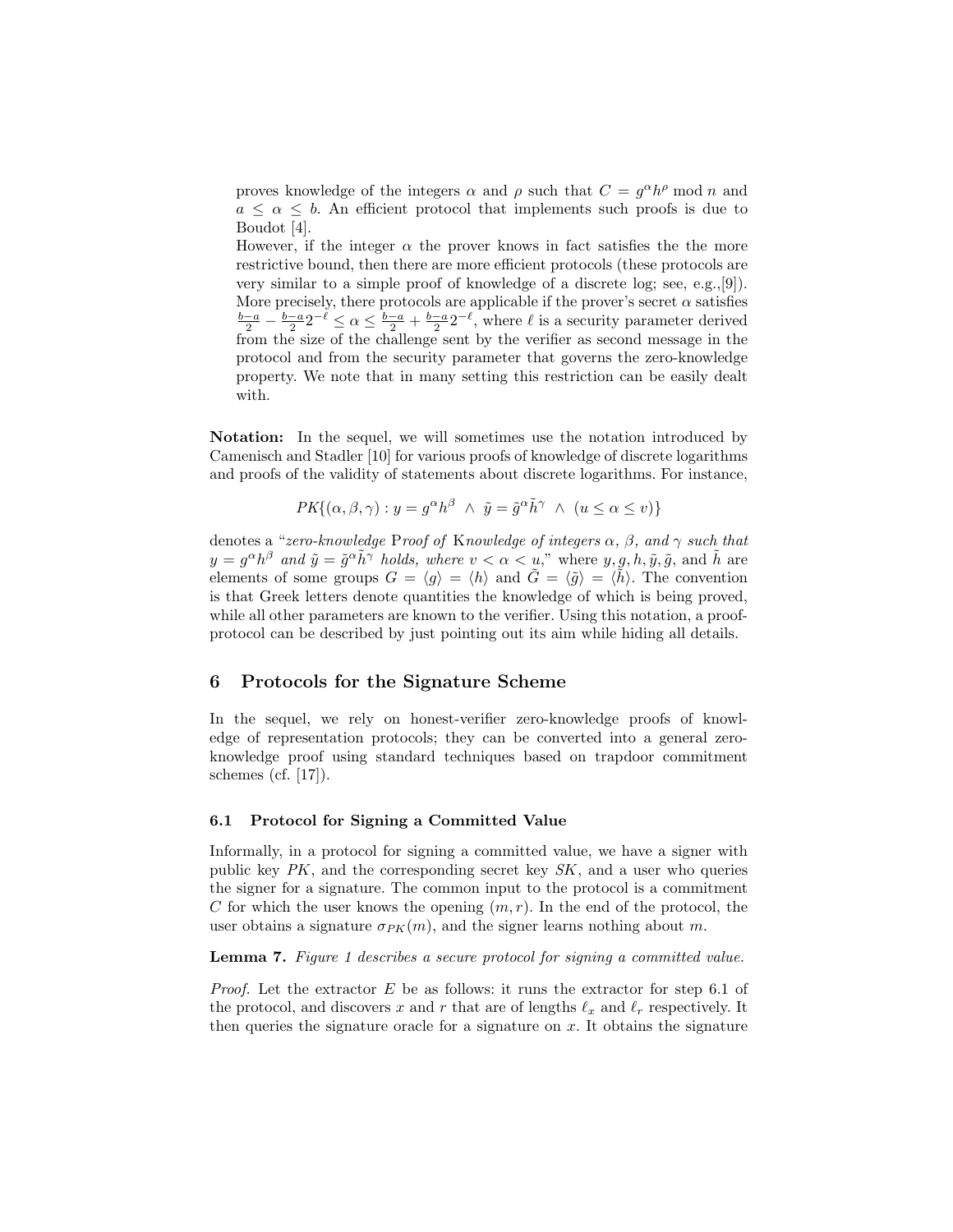**Common inputs:** Public key  $(n, a, b, c)$  of the signature scheme with parameters  $\ell_m, \, \ell_s, \, \ell_e.$ Commitment public key  $(n_C, g_C, h_C)$ , commitment C. User's input: x and  $r_C$  such that  $C = g_C^x h_C^{r_C} \mod n_C$ . Signer's input: Factorization of n.  $U \longleftrightarrow S$  Form commitment  $C_x = a^x b^r \mod n$ , and prove that  $C_x$  is a commitment to the same value as  $C$ . Prove knowledge of x, r. Prove that  $x \in (0, 2^{\ell_m})$ , and  $r \in (0, 2^{\ell_n})$ . U ← S Choose a random r' of length  $\ell_s$ , and a prime number of length  $\ell_e$ . Compute  $v = (C_x b^{r'} c)^{1/e}$ . Send  $(r', e, v)$  to the user. User's output: Let  $s = r + r'$ . The user outputs a signature  $(s, e, v)$  on x.

Fig. 1. Signature on a Committed Value

 $(s, e, v)$ . Note that the value s is a random integer of length  $\ell_s$ . The extractor then sets  $r' = s - r$ . If  $\ell_s \ge \ell_n + \ell$ , where  $\ell$  is a security parameter guiding the statistical closeness, then the value  $r'$  obtained this way will be statistically close to the value  $r'$  generated by  $S$ , and so statistically, the adversary's view is the same whether talking to the real signer  $S$ , or to the extractor  $E$ .

### 6.2 Proof of Knowledge of a Signature

In this section, we give a zero-knowledge proof of knowledge protocol for showing that a committed values is a signature on another committed value. The protocol is meant to be comprehensible rather than to be optimized; an protocol is provided in Appendix C.

The protocol provided in this section as well as the one provided Appendix C apply proofs that a secret lies in a given interval. If one wants to use the more efficient protocols to implement there proofs (c.f. Section 5), then the primes  $e$ used to issue signatures should lie in the interval  $[2^{e-1}+2^{e-2}-2^{e-4-\ell_c-\ell_z}, 2^{e-1}+$  $2^{e-2} + 2^{e-4-\ell_c-\ell_z}$  where  $\ell_c$  and  $\ell_z$  are the security parameters  $(\ell_c$  is the size of the challenges sent by the verifier and  $\ell_z$  controls the statistical zero-knowledge property). Similarly, only messages in the interval  $[0, 2^{\ell_m-4-\ell_c-\ell_z}]$  should be signed. Typical values are  $\ell_c = \ell_z = 80$ . Thus, when wanting an effective message space of 160 bits, then one must set  $\ell_m = 160 + 80 + 80 + 4 = 324$  and hence  $e = \ell_m + 2 = 326$  and  $s = 1024 + 160 + 324 = 1408$ .

Lemma 8. The protocol in Figure 2 is a zero-knowledge proof of knowledge of the values  $(x, r_x, s, e, v)$  such that  $C_x = g^x h^{r_x} \text{ mod } n$  and  $\text{Verify}_{PK}(x, s, e, v)$ .

Proof. The completeness property is clear. The zero-knowledge property follows because the simulator can form the commitments at random (as they reveal nothing statistically), and then invoke the simulator for the zero-knowledge proofs of knowledge of representation and belonging to an interval.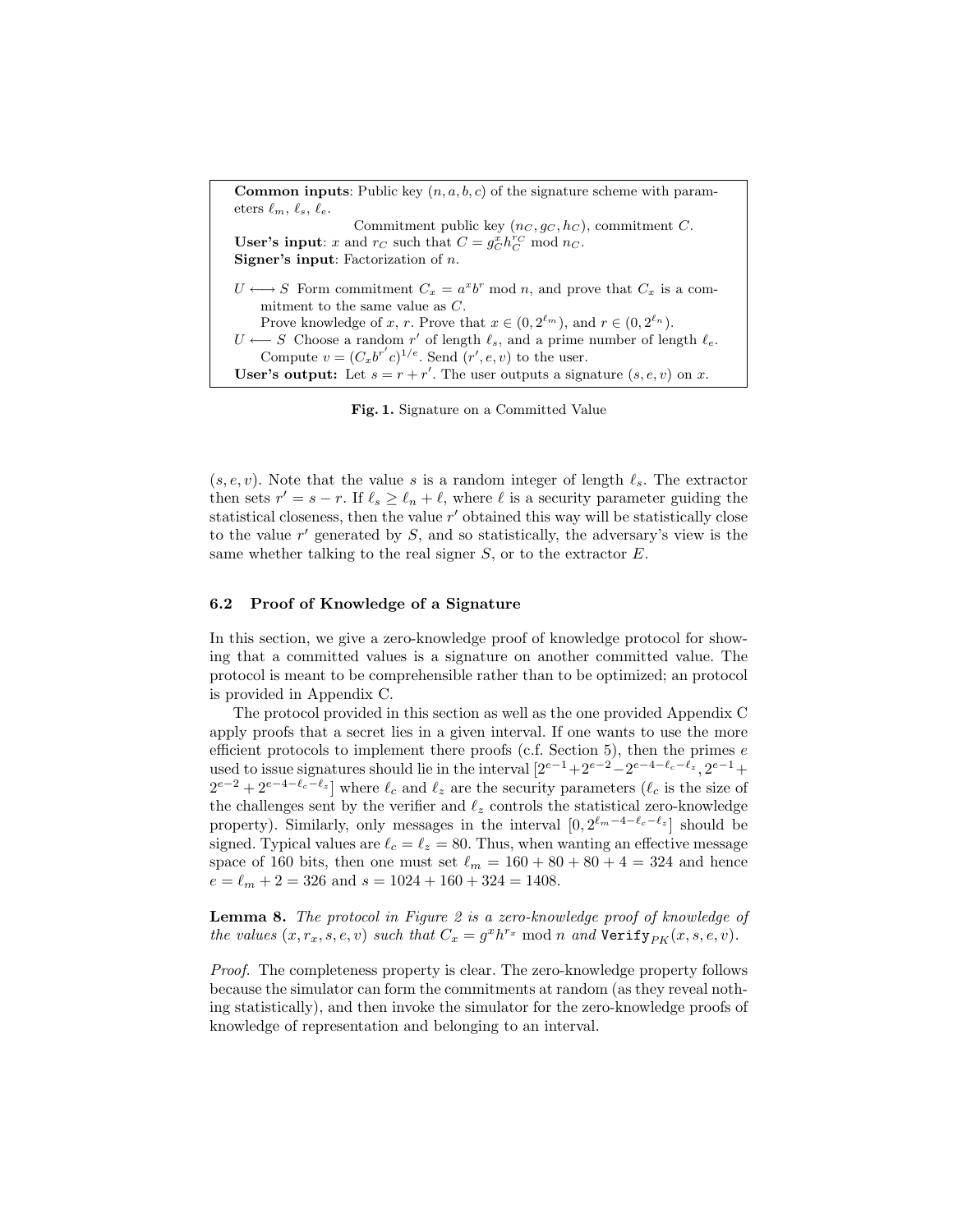**Common inputs:** Public key  $(n, a, b, c)$  of the signature scheme with parameters  $\ell_m, \, \ell_s, \, \ell_e$ Public key  $(q, h)$  of a commitment scheme modulo n Commitment public key  $(n_C, g_C, h_C)$ , commitment  $C_x$ User's input: The values  $(x, r_x)$  such that  $C_x = g_C^x h_C^{r_x} \mod n_C$ and x is of length  $\ell_m$  and  $r_x$  is of length  $\ell_n$ . Values  $(s, e, v)$ , a valid signature on message x.  $U \leftrightarrow V$  Choose, uniformly at random, values w,  $r_s$ ,  $r_e$ ,  $r_w$ ,  $r_z$  and r of length  $\ell_n$ . Compute the following quantities:  $C_s = g^s h^{r_s} \text{ mod } n$ ,  $C_e$  $g^e h^{r_e} \text{ mod } n, C_v = v g^w \text{ mod } n, C_w = g^w h^{r_w}, z = ew, C_z = g^z h^{r_z}. C =$  $(C_v)^e h^r \bmod n$ . It is important to note that  $C = (C_v)^e h^r = v^e g^{we} h^r = (a^x b^s c) g^z h^r$  mod n. Send the values  $(C_s, C_e, C_v, C_w, C_z, C)$  to the verifier and carry out the following zero-knowledge proofs of knowledge: 1. Show that C is a commitment in bases  $(C_v, h)$  to the value committed to in the commitment  $C_e$ :  $PK\{(\epsilon, \rho, \rho_e): C = C_v^{\epsilon}h^{\rho} \ \wedge \ C_e = g^{\epsilon}h^{\rho_e}\}$ 2. Show that  $C/c$  is also a commitment in bases  $((a, b, g), h)$ , to the values committed to by commitments  $C_x, C_s, C_z$ , and that the power of  $h$  here is the same as in  $C$ :  $PK\{(\xi, \sigma, \zeta, \epsilon, \rho_x, \rho_s, \rho_z, \rho): C/c = a^{\xi}b^{\sigma}g^{\zeta}h^{\rho} \ \wedge \ C_x = g^{\xi}h^{\rho_x} \ \wedge$  $C_s = g^{\sigma} h^{\rho_s} \wedge C_z = g^{\zeta} h^{\rho_z} \wedge C = (C_v)^{\epsilon} h^{\rho}$ 3. Show that  $C_z$  is a commitment to the product of the values committed to by  $C_w$  and  $C_e$ :  $PK\{(\zeta,\omega,\epsilon,\rho_z,\rho_w,\rho_e,\rho'): C_z = g^{\zeta}h^{\rho_z} \wedge C_w = g^{\omega}h^{\rho_w} \wedge$  $C_e = g^{\epsilon} h^{\rho_e} \wedge C_z = (C_w)^{\epsilon} h^{\rho'}$ 4. Show that  $C_x$  is a commitment to an integer of length  $\ell_m$  and  $C_e$  is a commitment to an integer in the interval  $(2^{\ell_e-1}, 2^{\ell_e})$ .

Fig. 2. Proof of Knowledge of a Signature

We must now show that there exists an extractor that computes a valid signature. Our extractor will invoke the extractor for the proof protocols we use as a building block. If our extractor fails, then we can set up a reduction that breaks the Strong RSA assumption.

Suppose the extractor succeeds and computes  $(x, s, e, w, z, r_x, r_s, r_e, r_w, r_z, r)$ such that  $C = (C_v)^e h^r$  and  $C = a^x b^s c g^z h^r$ , and  $C_z = g^{ew} h^{r_z}$ . Note that this implies that  $C_v^e = a^x b^s c g^z$ . Let  $v = C_v/g^w$ . Note that  $v^e = C_v^e/g^z = a^x b^s c$ .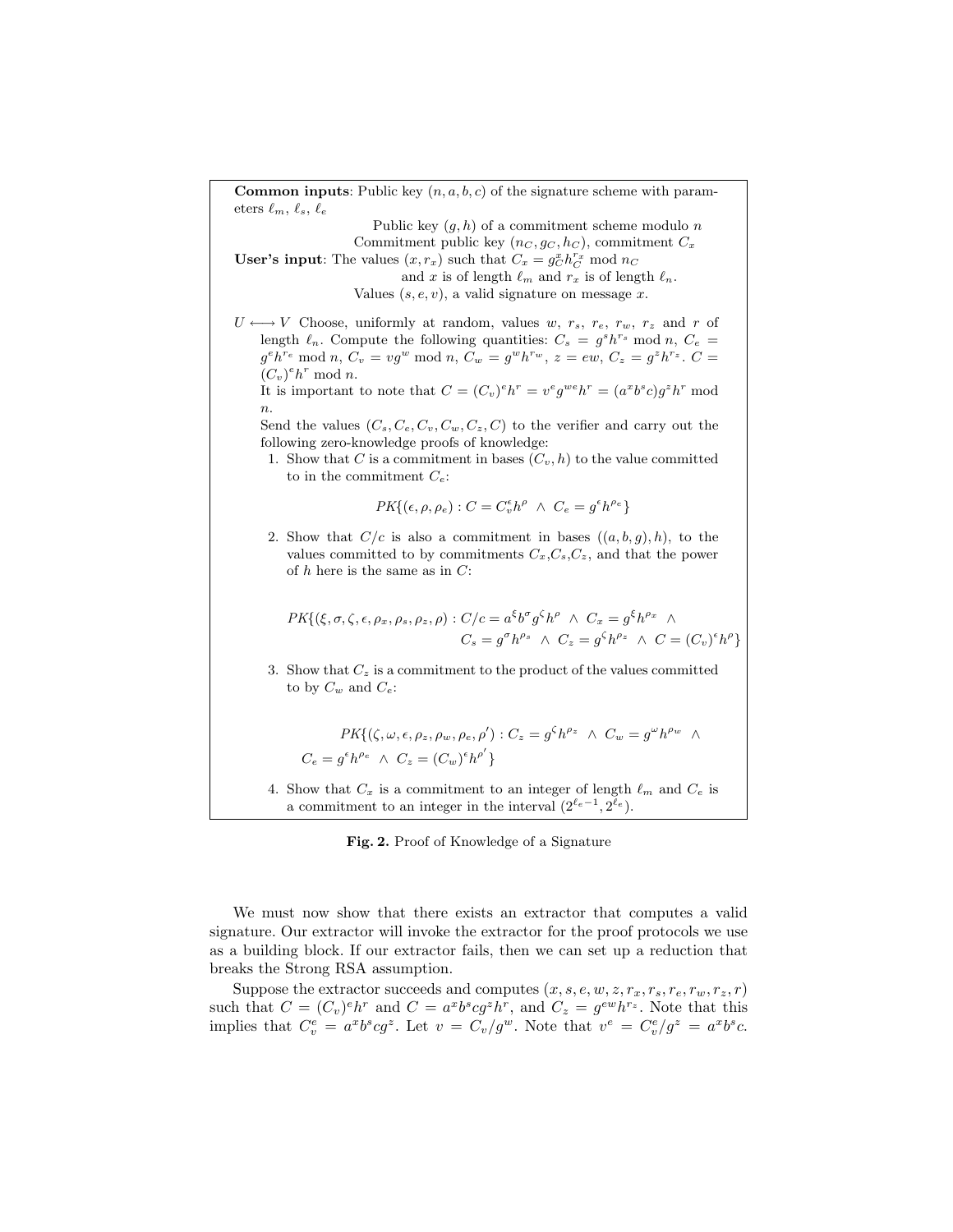Because we also know that x is of length  $\ell_m$ , s is of length  $\ell_s$  and e is of length  $\ell_e$ , we are done: we output  $(s, e, v)$  which is a signature on the message x.

#### 6.3 Protocols for Signatures on Blocks of Messages

We note that straightforward modifications to the protocols above give us protocols for signing blocks of committed values, and to prove knowledge of a signature on blocks of committed values. We also note that, using any protocol for proving relations among components of a discrete-logarithm representations of a group element [11, 8, 5], can be used to demonstrate relations among components of a signed block of messages. We highlight this point by showing a protocol that allows an off-line double-spending test.

In order to enable an off-line double-spending test, a credential is a signature on a tuple  $(SK, N_1, N_2)$ , and in a spending protocol (i.e., credential showing) a user reveals the value  $b = aSK + N_1 \text{ mod } q$ , for some prime number q, and  $N_2$ , for a value  $a \in \mathbb{Z}_q$  chosen by the verifier. The user must then prove that the value revealed corresponds to the signed block of messages  $(SK, N_1, N_2)$ .

Here, we describe a mechanism that, combined with our signature scheme for blocks of messages, achieves this. We note that these types of techniques are similar to those due to Brands [5].

We assume that we are given, as public parameters, public values ( $p = 2q +$ 1,  $g_p$ ) where p and q are primes, and  $g_p \mathbb{Z}_p$  has order q. We require that  $q >$  $\max(2^{\ell_m}, 2^{\ell_N})$  where  $\ell_N$  is the length of the nonce  $N_1$ . We also assume that we are given another commitment public key,  $(n_C, g_C, h_C)$ , same as in the rest of this Chapter.

In order to prove that the values  $(b, N_2)$  correspond to the signature on his secret key committed to in commitment  $C_{SK}$  the user forms commitments and  $C_1$  to  $N_1$  and  $C_2$  to  $N_2$ . He then shows that he has a signature on the block of values committed to by this block of commitments, and that the value committed to in  $C_1$  is of length  $\ell_N$ . He reveals  $N_2$  and shows that  $C_2$  is a valid commitment to  $N_2$ . He also carries out the following proof of knowledge protocol:

$$
PK\{(\alpha,\beta,r_{\alpha},r_{\beta})\;:\;g_p^b=(g_p^a)^{\alpha}g^{\beta}\;\wedge\;C_{SK}=g_C^{\alpha}h_C^{r_{\alpha}}\;\wedge\;C_1=g_C^{\beta}h_C^{r_{\beta}}\;{}\}\;.
$$

Lemma 9. The protocol described above is a proof of knowledge of a block of values  $(SK, N_1)$  such that  $(SK, N_1, N_2)$  is signed, and  $C_{SK}$  is a commitment to SK, and  $b = aSK + N_1 \mod q$ .

Proof. (Sketch) The completeness and zero-knowledge properties follow in the usual way. We must now address the question of extraction. The fact that we extract  $(SK, N_1, N_2)$  and a signature on them follows similarly as for the protocol in Figure 2. The only thing we worry about is that  $b = aSK + N_1 \text{ mod } q$ . Using a knowledge extractor from the proofs of knowledge of equal representations, we extract values  $\alpha$  and  $\beta$  of lengths  $\ell_m$  and  $\ell_N$  such that  $\log_{g_p}(g_p^b) = b =$  $\alpha a + \beta \mod q$ , (as the order of  $g_p$  is q) and  $\alpha$  is the value committed to in  $C_{SK}$ while  $\beta$  is the value committed to in  $C_1$ . Under the strong RSA assumption, it follows that  $\alpha = SK$  and  $\beta = N_1$ , and so  $b = SKa + N_1 \text{ mod } q$  as we require.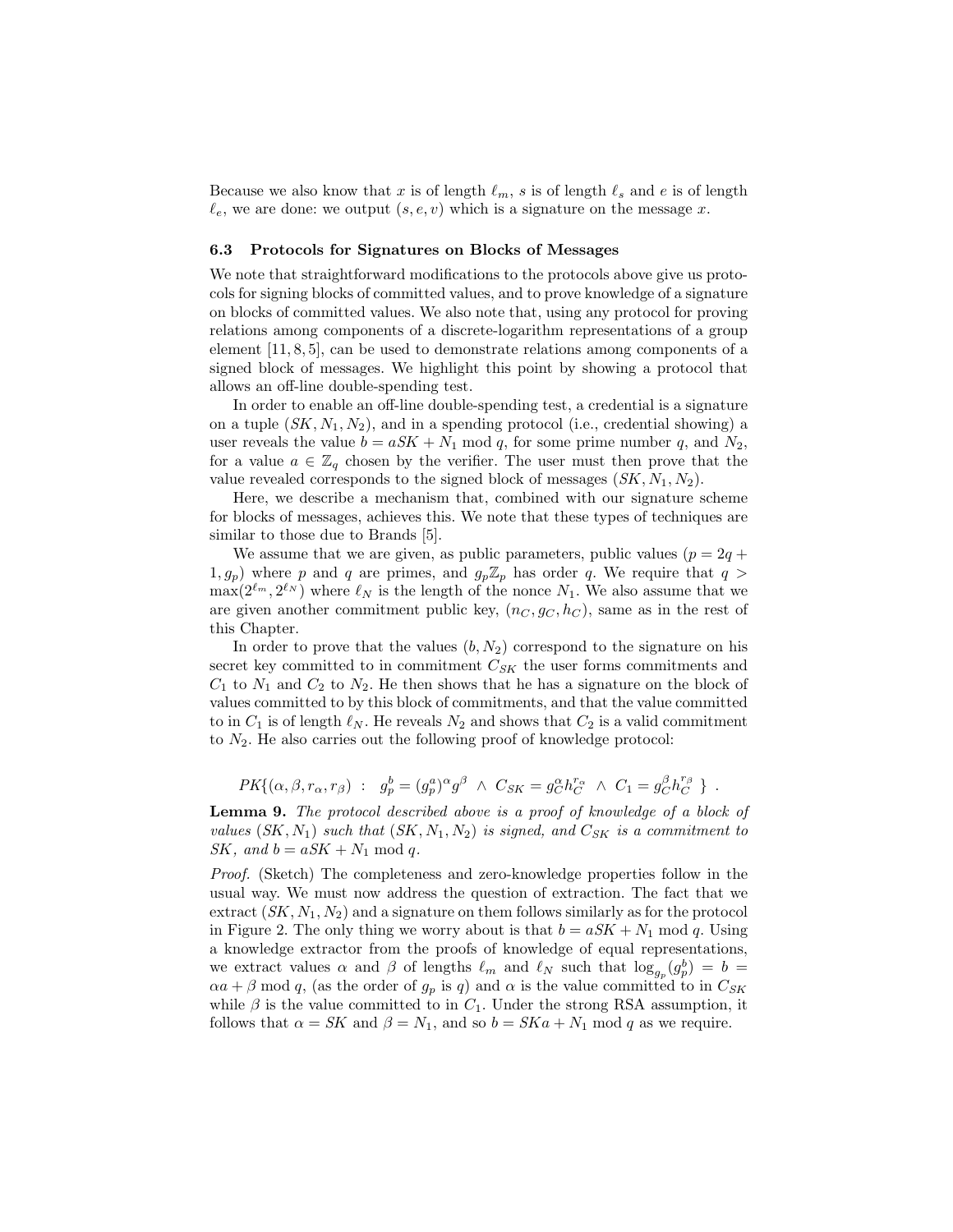### References

- 1. G. Ateniese, J. Camenisch, M. Joye, and G. Tsudik. A practical and provably secure coalition-resistant group signature scheme. In M. Bellare, editor, Advances in  $Cryptography - C RYPTO 2000$ , volume 1880 of Lecture Notes in Computer Science, pages 255–270. Springer Verlag, 2000.
- 2. N. Barić and B. Pfitzmann. Collision-free accumulators and fail-stop signature schemes without trees. In W. Fumy, editor, Advances in Cryptology  $-$  EURO-CRYPT '97, volume 1233 of Lecture Notes in Computer Science, pages 480–494. Springer Verlag, 1997.
- 3. M. Bellare and O. Goldreich. On defining proofs of knowledge. In E. F. Brickell, editor, Advances in Cryptology — CRYPTO '92, volume 740 of Lecture Notes in Computer Science, pages 390–420. Springer-Verlag, 1992.
- 4. F. Boudot. Efficient proofs that a committed number lies in an interval. In B. Preneel, editor, Advances in Cryptology — EUROCRYPT 2000, volume 1807 of Lecture Notes in Computer Science, pages 431–444. Springer Verlag, 2000.
- 5. S. Brands. Rethinking Public Key Infrastructure and Digital Certificates— Building in Privacy. PhD thesis, Eindhoven Institute of Technology, Eindhoven, The Netherlands, 1999.
- 6. G. Brassard, D. Chaum, and C. Crépeau. Minimum disclosure proofs of knowledge. Journal of Computer and System Sciences, 37(2):156–189, Oct. 1988.
- 7. J. Camenisch and A. Lysyanskaya. Efficient non-transferable anonymous multishow credential system with optional anonymity revocation. In B. Pfitzmann, editor, Advances in Cryptology — EUROCRYPT 2001, volume 2045 of Lecture Notes in Computer Science, pages 93–118. Springer Verlag, 2001.
- 8. J. Camenisch and M. Michels. Proving in zero-knowledge that a number  $n$  is the product of two safe primes. In J. Stern, editor, Advances in Cryptology EUROCRYPT '99, volume 1592 of Lecture Notes in Computer Science, pages 107– 122. Springer Verlag, 1999.
- 9. J. Camenisch and M. Michels. Separability and efficiency for generic group signature schemes. In M. Wiener, editor, Advances in Cryptology — CRYPTO '99, volume 1666 of Lecture Notes in Computer Science, pages 413–430. Springer Verlag, 1999.
- 10. J. Camenisch and M. Stadler. Efficient group signature schemes for large groups. In B. Kaliski, editor, Advances in Cryptology — CRYPTO '97, volume 1296 of Lecture Notes in Computer Science, pages 410–424. Springer Verlag, 1997.
- 11. J. L. Camenisch. Group Signature Schemes and Payment Systems Based on the Discrete Logarithm Problem. PhD thesis, ETH Zürich, 1998. Diss. ETH No. 12520, Hartung Gorre Verlag, Konstanz.
- 12. R. Canetti, O. Goldreich, and S. Halevi. The random oracle methodology, revisited. In Proc. 30th Annual ACM Symposium on Theory of Computing (STOC), pages 209–218, 1998.
- 13. D. Chaum. Security without identification: Transaction systems to make big brother obsolete. Communications of the ACM, 28(10):1030–1044, Oct. 1985.
- 14. D. Chaum and J.-H. Evertse. A secure and privacy-protecting protocol for transmitting personal information between organizations. In M. Odlyzko, editor, Advances in Cryptology  $-$  CRYPTO '86, volume 263 of Lecture Notes in Computer Science, pages 118–167. Springer-Verlag, 1987.
- 15. L. Chen. Access with pseudonyms. In E. D. ann J. Golić, editor, Cryptography: Policy and Algorithms, volume 1029 of Lecture Notes in Computer Science, pages 232–243. Springer Verlag, 1995.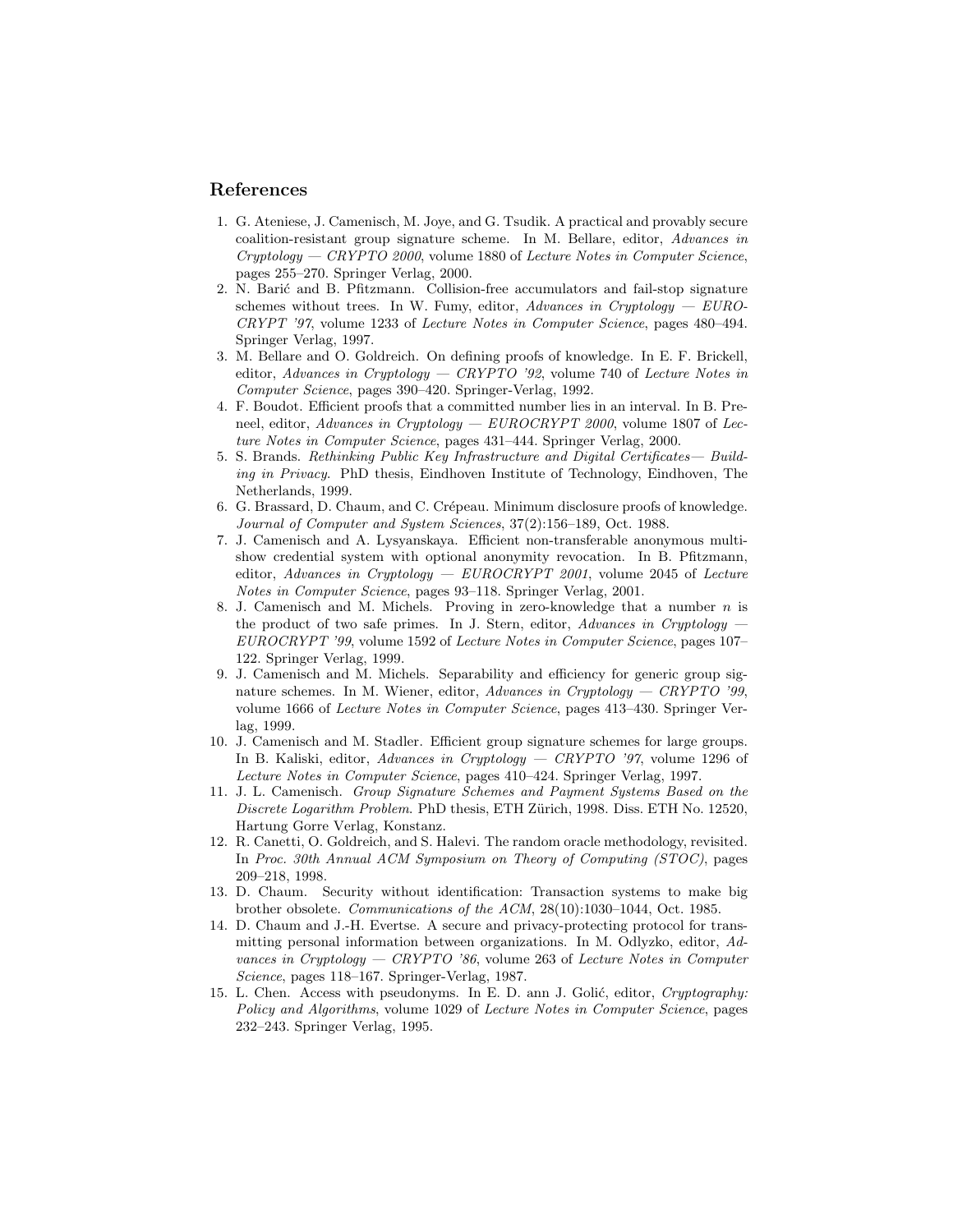- 16. R. Cramer and V. Shoup. Signature schemes based on the strong RSA assumption. In Proc. 6th ACM Conference on Computer and Communications Security, pages 46–52. ACM press, nov 1999.
- 17. I. Damgård. Efficient concurrent zero-knowledge in the auxiliary string model. In B. Preneel, editor, Advances in Cryptology — EUROCRYPT 2000, volume 1807 of Lecture Notes in Computer Science, pages 431–444. Springer Verlag, 2000.
- 18. I. Damgård and E. Fujisaki. An integer commitment scheme based on groups with hidden order. http://eprint.iacr.org/2001, 2001.
- 19. I. B. Damgård. Payment systems and credential mechanism with provable security against abuse by individuals. In S. Goldwasser, editor, Advances in Cryptology — CRYPTO '88, volume 403 of Lecture Notes in Computer Science, pages 328–335. Springer Verlag, 1990.
- 20. W. Diffie and M. E. Hellman. New directions in cryptography. IEEE Trans. on Information Theory, IT-22(6):644–654, Nov. 1976.
- 21. A. Fiat and A. Shamir. How to prove yourself: Practical solution to identification and signature problems. In A. M. Odlyzko, editor, Advances in Cryptology CRYPTO '86, volume 263 of Lecture Notes in Computer Science, pages 186–194. Springer Verlag, 1987.
- 22. E. Fujisaki and T. Okamoto. Statistical zero knowledge protocols to prove modular polynomial relations. In B. Kaliski, editor, Advances in Cryptology — CRYPTO '97, volume 1294 of Lecture Notes in Computer Science, pages 16–30. Springer Verlag, 1997.
- 23. E. Fujisaki and T. Okamoto. A practical and provably secure scheme for publicly verifiable secret sharing and its applications. In K. Nyberg, editor, Advances in Cryptology  $-$  EUROCRYPT '98, volume 1403 of Lecture Notes in Computer Science, pages 32–46. Springer Verlag, 1998.
- 24. R. Gennaro, S. Halevi, and T. Rabin. Secure hash-and-sign signatures without the random oracle. In J. Stern, editor,  $Advances$  in Cryptology -  $EUROCRYPT$ '99, volume 1592 of Lecture Notes in Computer Science, pages 123–139. Springer Verlag, 1999.
- 25. S. Goldwasser, S. Micali, and C. Rackoff. The knowledge complexity of interactive proof-systems. SIAM Journal of Computing, 18(1):186–208, Feb. 1989.
- 26. S. Goldwasser, S. Micali, and R. Rivest. A digital signature scheme secure against adaptive chosen-message attacks. SIAM Journal on Computing, 17(2):281–308, Apr. 1988.
- 27. A. Lysyanskaya, R. Rivest, A. Sahai, and S. Wolf. Pseudonym systems. In H. Heys and C. Adams, editors, Selected Areas in Cryptography, volume 1758 of Lecture Notes in Computer Science. Springer Verlag, 1999.
- 28. S. Micali. 6.875: Introduction to cryptography. MIT course taught in Fall 1997.
- 29. G. L. Miller. Riemann's hypothesis and tests for primality. Journal of Computer and System Sciences, 13:300–317, 1976.
- 30. M. Naor and M. Yung. Universal one-way hash functions and their cryptographic applications. In Proceedings of the Twenty-First Annual ACM Symposium on Theory of Computing, pages 33–43, Seattle, Washington, 15–17 May 1989. ACM.
- 31. M. O. Rabin. Probabilistic algorithm for testing primality. Journal of Number Theory, 12:128–138, 1980.
- 32. R. L. Rivest, A. Shamir, and L. Adleman. A method for obtaining digital signatures and public-key cryptosystems. Communications of the ACM, 21(2):120–126, Feb. 1978.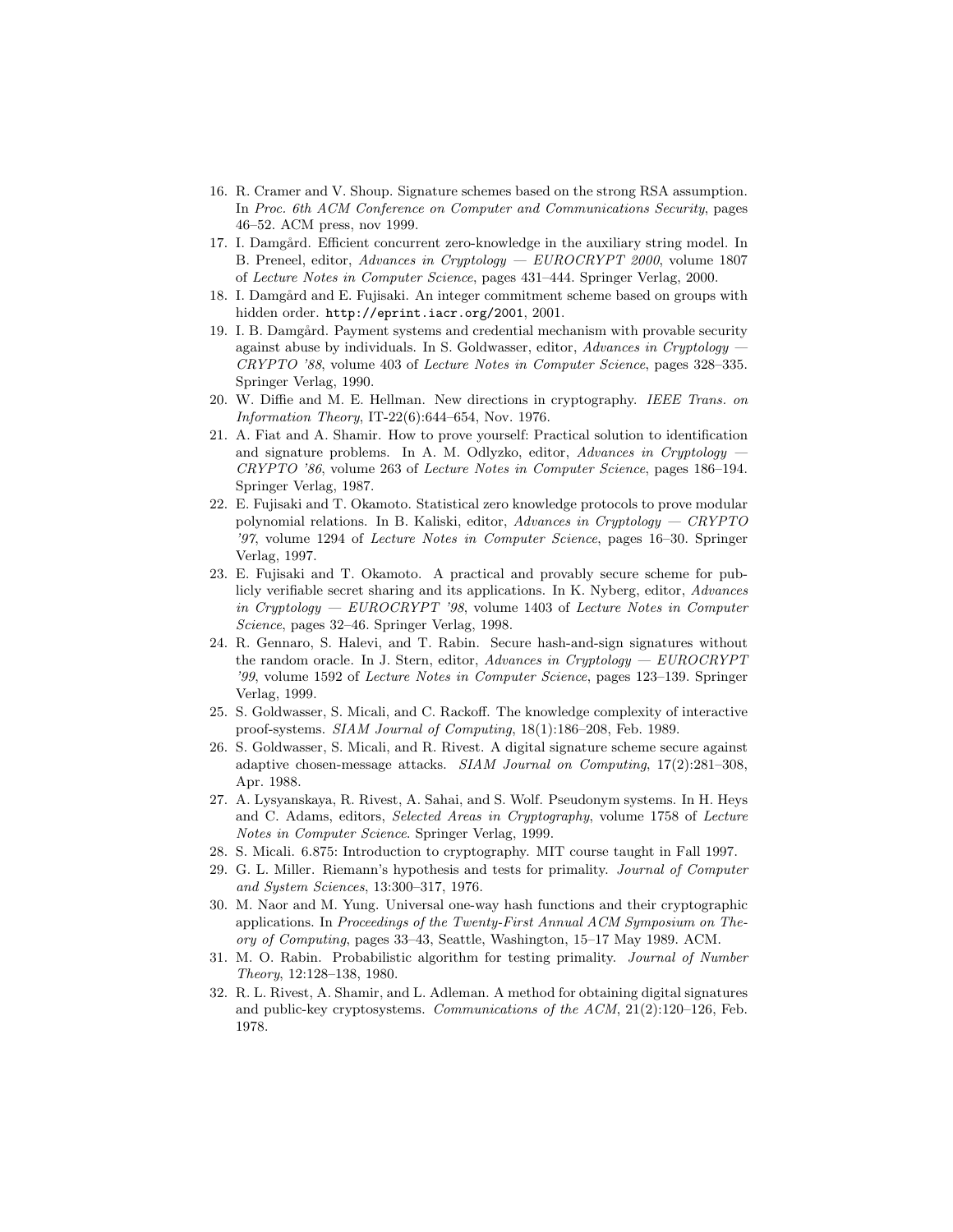- 33. J. Rompel. One-way functions are necessary and sufficient for secure signatures. In Proc. 22nd Annual ACM Symposium on Theory of Computing (STOC), pages 387–394, Baltimore, Maryland, 1990. ACM.
- 34. C. P. Schnorr. Efficient signature generation for smart cards. Journal of Cryptology, 4(3):239–252, 1991.
- 35. A. Shamir. On the generation of cryptographically strong pseudorandom sequences. In ACM Transaction on Computer Systems, volume 1, pages 38–44, 1983.

# A On the Notation and Definitions Used

### A.1 Notation

Let A be an algorithm. By  $A(\cdot)$  we denote that A has one input (resp., by  $A(\cdot, \ldots, \cdot)$  we denote that A has several inputs). By  $A_{(\cdot)}$  we will denote that A is an indexed family of algorithms.

 $y \leftarrow A(x)$  denotes that y was obtained by running A on input x. In case A is deterministic, then this  $y$  is unique; if  $A$  is probabilistic, then  $y$  is a random variable. If S is a set, then  $y \leftarrow S$  denotes that y was chosen from S uniformly at random.

Let A and B be interactive Turing machines. By  $(a \leftarrow A(\cdot) \leftrightarrow B(\cdot) \rightarrow b)$ , we denote that a and b are random variables that correspond to the outputs of A and B as a result of their joint computation.

Let b be a boolean function. The notation  $(y \leftarrow A(x) : b(y))$  denotes the event that  $b(y)$  is true after y was generated by running A on input x.

Finally, the statement

$$
\Pr[\{x_i \leftarrow A_i(y_i)\}_{1 \le i \le n} : b(x_n)] = \alpha
$$

means that the probability that  $b(x_n)$  is TRUE after the value  $x_n$  was obtained by running algorithms  $A_1, \ldots, A_n$  on inputs  $y_1, \ldots, y_n$ , is  $\alpha$ .

(The above notation is from the Cryptography course taught by Silvio Micali at MIT [28].)

By  $A^{(\cdot)}(\cdot)$ , we denote a Turing machine that makes oracle queries. I.e., this machine will have an additional (read/write-once) query tape, on which it will write its queries in binary; once it is done writing a query, it inserts a special symbol " $\#$ ". By external means, once the symbol " $\#$ " appears on the query tape, an oracle is invoked and its answer appears on the query tape adjacent to the " $\#$ " symbol. By

$$
Q = Q(A^{O}(x)) \leftarrow A^{O}(x)
$$

we denote the contents of the query tape once A terminates, with oracle  $O$  and input x. By  $(q, a) \in Q$  we denote the event that q was a query issued by A, and a was the answer received from oracle O.

By  $A^{1(\cdot)}(\cdot)$ , we denote a Turing machine that makes just one oracle query. Analogously, by  $A^{\ell(\cdot)}(\cdot)$ , we denote a Turing machine that makes  $\ell$  oracle queries.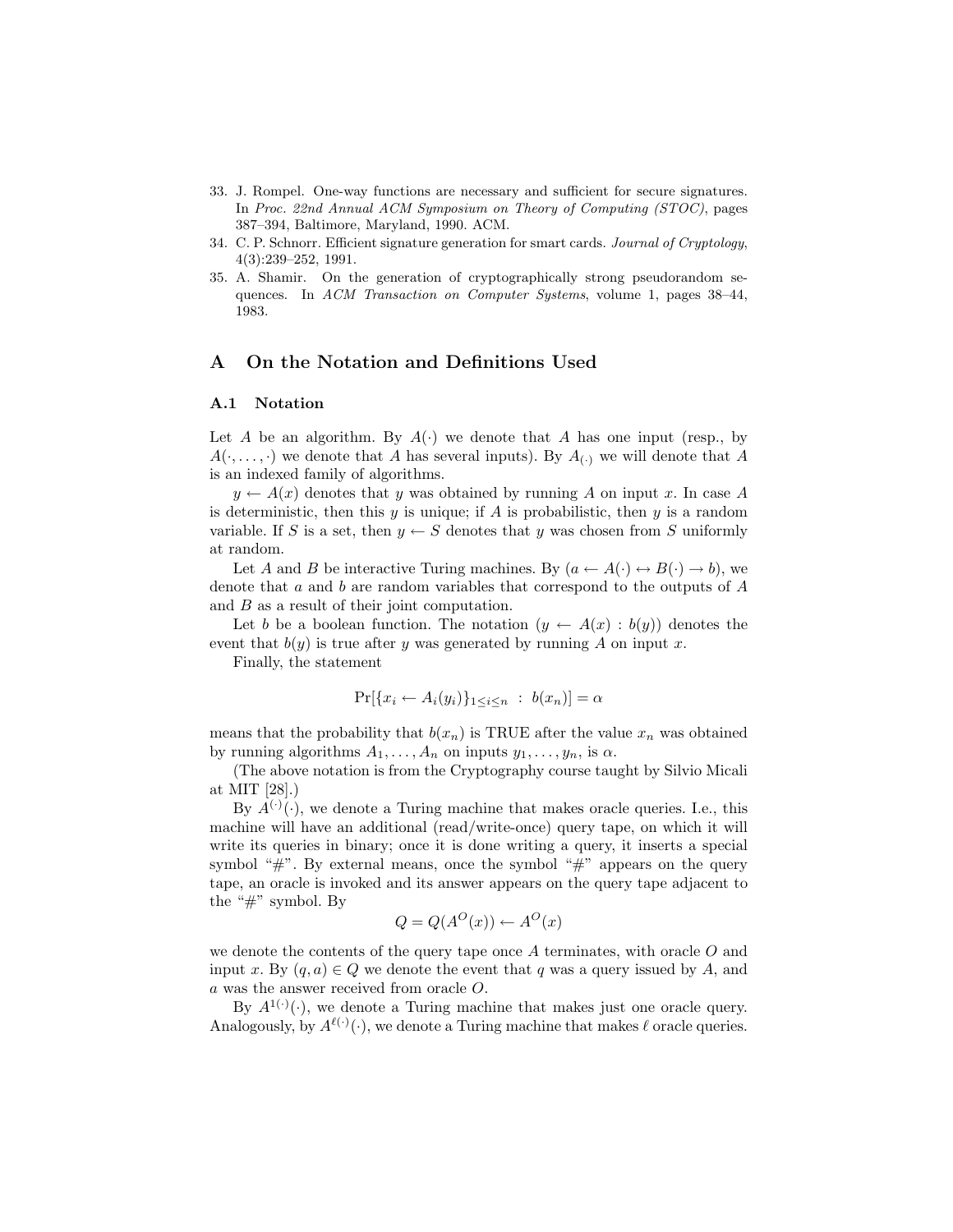By  $A \rightarrow B$  we denote that algorithm A has black-box access to algorithm B, i.e. it can invoke  $B$  with an arbitrary input and reset  $B$ 's state.

We say that  $\nu(k)$  is a negligible function, if for all polynomials  $p(k)$ , for all sufficiently large k,  $\nu(k) < 1/p(k)$ .

#### A.2 Signature Scheme

First, we cite the definition of a secure signature scheme.

Definition 3 (Signature scheme [26]). Probabilistic polynomial-time algorithms  $(G(\cdot), \text{Sign}_{(\cdot)}(\cdot), \text{Verify}_{(\cdot)}(\cdot, \cdot)),$  where G is the key generation algorithm, Sign is the signature algorithm, and Verify the verification algorithm, constitute a digital signature scheme for efficiently samplable (in the length of its index) *message space*  $\mathcal{M}_{\left(\cdot\right)}$  *if for all*  $m \in \mathcal{M}_{\left(\cdot\right)}$ 

Correctness: If a message m is in the message space for a given  $PK$ , and  $SK$ is the corresponding secret key, then the output of  $\text{Sign}_{SK}(m)$  will always be accepted by the verification algorithm  $Verify_{PK}$ . More formally, for all values m:

$$
\Pr[(PK, SK) \leftarrow G(1^k); \sigma \leftarrow \text{Sign}_{SK}(m) : \\ m \in \mathcal{M}_{PK} \land \neg \text{Verify}_{PK}(m, \sigma')] = 0
$$

Security: Even if an adversary has oracle access to the signing algorithm which provides signatures on messages of the adversary's choice, the adversary cannot create a valid signature on a message not explicitly queried. More formally, for all families of probabilistic polynomial-time oracle Turing machines  $\{A_k^{(\cdot)}\}$  $\binom{N}{k}$ , there exists a negligible function  $\nu(k)$  such that

$$
\Pr[(PK, SK) \leftarrow G(1^k); (Q, x, \sigma) \leftarrow A_k^{\text{Sign}_{SK}(\cdot)}(1^k) :
$$

$$
\text{Verify}_{PK}(m, \sigma) = 1 \land \neg(\exists \sigma' \mid (m, \sigma) \in Q)] = \nu(k)
$$

#### A.3 Proof of Knowledge

We also give a definition of a zero-knowledge black-box proof of knowledge protocol. Zero knowledge proofs of knowledge were introduced independently by Brassard, Chaum, and Crépeau [6] and by Goldwasser, Micali, and Rackoff [25], and further refined by Bellare and Goldreich [3].

The definition we give here is both stronger and simpler than some other, more general definitions, for example the one due to Goldreich and Bellare. As our main goal here is in exhibiting protocols, this is good enough because our protocols satisfy this stronger definition. In particular, our knowledge extraction property implies very strong soundness, and so some protocols that the literature considers to be proofs of knowledge would not be so under our definition.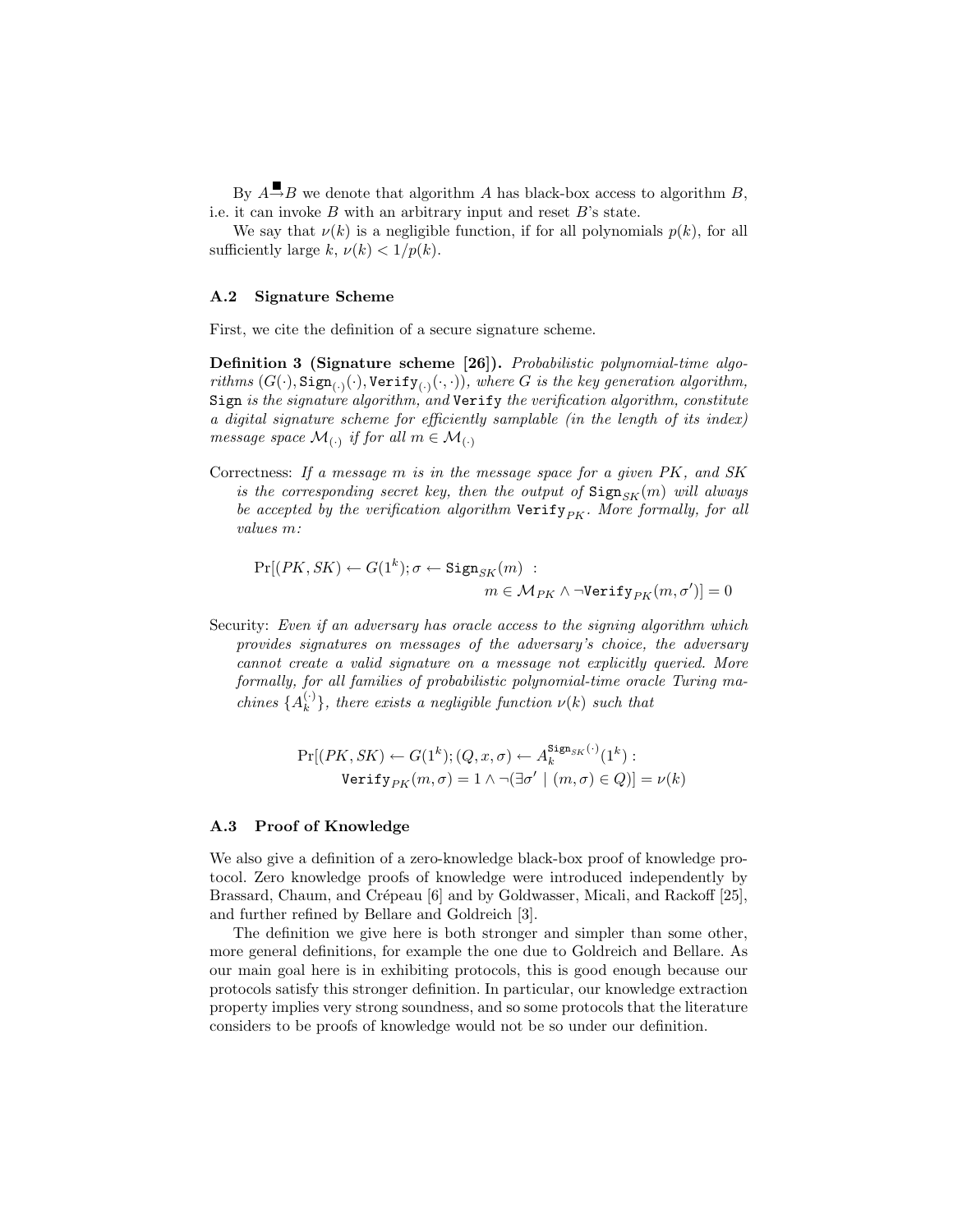Let x be an input, and let R be a polynomially computable relation. A zero-knowledge proof of knowledge of a witness w such that  $R(x, w) = 1$  is a probabilistic polynomial-time protocol between a prover  $P$  and a verifier  $V$  such that there exists an expected polynomial-time simulator S and a polynomialtime extractor  $E$  such that:

Completeness: For all

$$
Pr[P(1^k, x, w) \leftrightarrow V(1^k, x) \to b : b = 1] = 1
$$

Black-box zero-knowledge: For all  $(x, w) \in R$ , for all polynomial auxiliary inputs a, for all probabilistic polynomial-time families of Turing machines  $\{V_k\},\$ 

there exists a negligible function such that

$$
|\Pr[P(1^k, x, w) \leftrightarrow V_k(a, x) \to b : b = 1] -
$$
  
Pr[S(1^k, x)  $\rightarrow$  V<sub>k</sub>(a, x)  $\rightarrow$  b : b = 1]| =  $\nu(k)$ 

Black-box extraction: For all x, for all  $\{P_k\}$ , for all auxiliary inputs a, if for any function  $\epsilon \Pr[P_k(a,x) \leftrightarrow V(1^k,x) \to b : b = 1] \geq \epsilon(k)$ , then there exists a constant c and a negligible function  $\nu(k)$  such that  $Pr[P_k(a, x) \rightarrow E(1^k, x) \rightarrow$  $w : R(x, w) = 1] \geq \epsilon^{c}(k) - \nu(k)$ . In other words, if the prover convinces the verifier often, then the extractor computes the witness almost as often. Note that as the relation  $R$  is polynomial-time computable, the extractor can always just test whether its output satisfies  $(x, w) \in R$ . Let  $(E)$  denote the extractor that runs E with black-box access to  $P_k$  until w is computed.

Definition 4 (Proof of knowledge). A protocol that satisfies the above description for relation R is called a proof of knowledge protocol for relation R.

### B Number-Theoretic Crash Course

Definition 5 (RSA modulus). A 2k-bit number n is called an RSA modulus if  $n = pq$ , where p and q are k-bit prime numbers.

**Definition 6 (Euler totient function).** Let n be an integer. The Euler totient function  $\phi(n)$  measures the cardinality of the group  $\mathbb{Z}_n^*$ .

**Fact 1.** If  $n = pq$  is an RSA modulus, then  $\phi(n) = (p-1)(q-1)$ .

**Notation:** We say that an RSA modulus  $n = pq$  is chosen uniformly at random with security k if p and q are random k-bit primes. Let RSAmodulus denote the algorithm that, on input  $1^k$ , outputs a random RSA modulus with security k. Let RSApk $(1^k)$  denote the algorithm that, on input  $1^k$ , chooses two random k-bit primes, p and q, and outputs  $n = pq$  and a random  $e \in \mathbb{Z}_n^*$  such that  $gcd(e, \phi(n)) = 1$ . Such a pair  $(n, e)$  is also called RSA public key, where the corresponding secret key is the value  $d \in \mathbb{Z}_{\phi(n)}$  such that  $ed \equiv 1 \mod \phi(n)$ .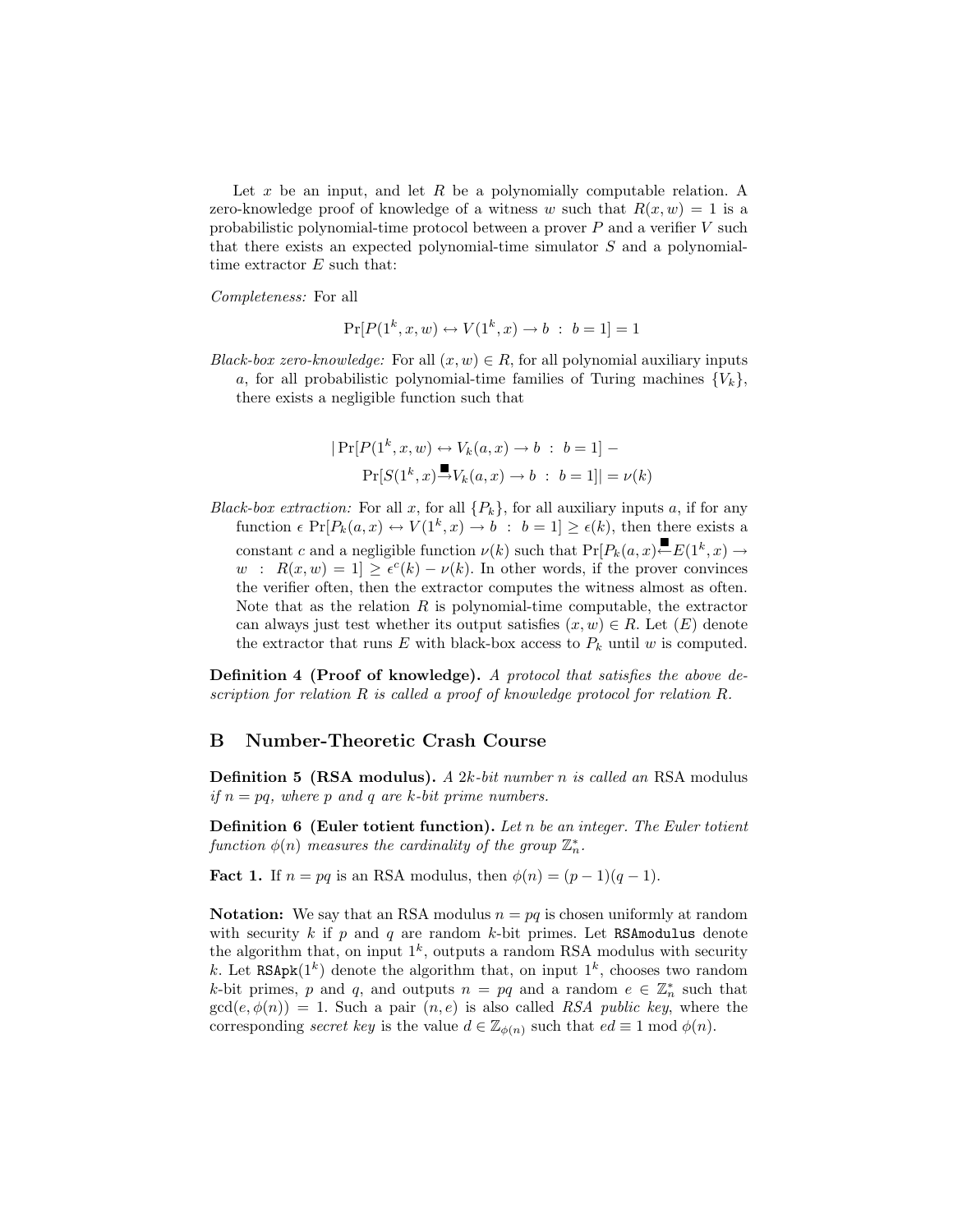Assumption 2 (RSA Assumption). The RSA assumption is that given an RSA public key  $(n, e)$ , and a random element  $u \in \mathbb{Z}_n^*$ , it is hard to compute the value v such that  $v^e \equiv u \mod n$ . More formally, we assume that for all polynomial-time circuit families  $\{A_k\}$ , there exists a negligible function  $\nu(k)$ such that

 $\Pr[(n, e) \leftarrow \texttt{RSApk}(1^k); u \leftarrow \mathbb{Z}_n^*; v \leftarrow \mathcal{A}_k(n, e, u) : v^e \equiv u \bmod n = \nu(k)$ 

The strong RSA assumption was introduced by Barić and Pfitzmann [2] and Fujisaki and Okamoto [22].

Assumption 3 (Strong RSA Assumption). The strong RSA assumption is that it is hard, on input an RSA modulus n and an element  $u \in \mathbb{Z}_n^*$ , to compute values  $e > 1$  and v such that  $v^e \equiv u \mod n$ . More formally, we assume that for all polynomial-time circuit families  $\{A_k\}$ , there exists a negligible function  $\nu(k)$ such that

$$
\Pr[n \leftarrow \texttt{RSAmodulus}(1^k); u \leftarrow \mathbb{Z}_n^*; (v, e) \leftarrow \mathcal{A}_k(n, u) : \\
e > 1 \ \land \ v^e \equiv u \bmod n \, | = \nu(k)
$$

The tuple  $(n, u)$  generated as above, is called a *general instance* of the *flexible* RSA problem.

**Notation:** By  $QR_n \subseteq \mathbb{Z}_n^*$  we will denote the set of quadratic residues modulo *n*, i.e., elements  $a \in \mathbb{Z}_n^*$  such that  $\exists b \in \mathbb{Z}_n^*$  such that  $b^2 \equiv a \mod n$ .

If  $(n, u)$  is a general instance of the flexible RSA problem, and  $u \in QR_n$ , then  $(n, u)$  is a *quadratic* instance of the flexible RSA problem.

Note that as one quarter of all the elements of  $\mathbb{Z}_n^*$  are quadratic residues, the strong RSA assumption implies that it is hard to solve quadratic instances of the flexible RSA problem. In the sequel, by an instance of the flexible RSA problem, we will mean a quadratic, rather than general instance.

Corollary 1. Under the strong RSA assumption, it is hard, on input a flexible RSA instance  $(n, u)$ , to compute integers  $e > 1$  and v such that  $v^e \equiv u \mod n$ .

**Definition 7 (Safe primes).** A prime number p is called safe if  $p = 2p' + 1$ , such that  $p'$  is also a prime number. (The corresponding number  $p'$  is known as a Sophie Germain prime.)

**Definition 8 (Special RSA modulus).** An RSA modulus  $n = pq$  is special if  $p = 2p' + 1$  and  $q = 2q' + 1$  are safe primes.

**Notation:** We say that a special RSA modulus  $n = pq$  was chosen at random with security  $k$  if  $p$  and  $q$  are random  $k$ -bit safe primes.

**Theorem 3 (Chinese Remainder Theorem).** If  $n = pq$ , and  $gcd(p, q) = 1$ . then  $\Phi : \mathbb{Z}_n \mapsto \mathbb{Z}_p \times \mathbb{Z}_q$ ,  $\Phi(x) = (x \mod p, x \mod q)$  is an efficiently computable and invertible ring isomorphism.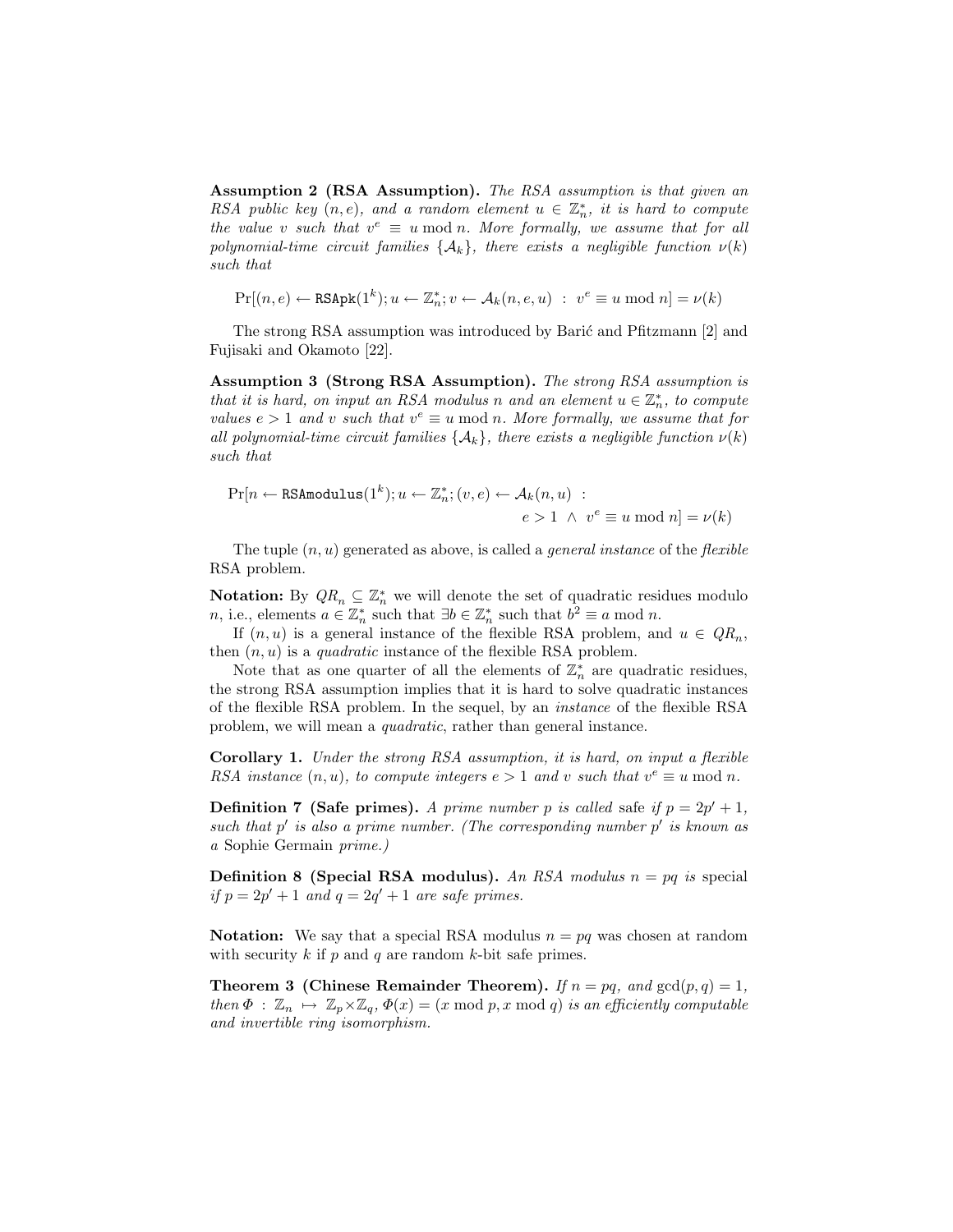**Lemma 10.** If  $n = pq$ ,  $p = 2p' + 1$ ,  $q = 2q' + 1$  is a special RSA modulus, then  $QR_n$  is a cyclic group under multiplication, of size  $p'q'$ , where all but  $p' + q'$  of the elements are generators.

**Corollary 2.** If  $(n, u)$  is an instance of the flexible RSA problem, and n is a special RSA modulus, we may assume that u is a generator of  $QR_n$ .

The following lemma originates from the analysis of the primality test due to Miller [29] and Rabin [31].

**Lemma 11.** Let a composite integer  $n$  be given. Given any value  $x$  such that  $\phi(n) | x$ , one can find a non-trivial divisor of n in probabilistic polynomial time.

**Corollary 3.** Let n be an integer. Let e such that  $gcd(e, \phi(n)) = 1$  be given. Given any value x such that  $\phi(n) \mid x$ , one can efficiently compute v such that  $v^e \equiv u \bmod n$ .

For special RSA moduli, it is also true that given  $x > 4$  such that  $x \mid \phi(n)$ , one can factor  $n$ . The following lemma and proof are straightforward:

**Lemma 12.** Let  $n = pq$  be a special RSA modulus, i.e.,  $p = 2p' + 1$  and  $q =$  $2q' + 1$ , and p' and q' are primes. Suppose a value  $x > 4$  is given such that  $x | \phi(n) = 4p'q'.$  Then it is possible to efficiently factor n.

*Proof.* Suppose  $x = 2^I p'$ , for  $I \in \{0, 1, 2\}$ . Then factoring *n* is immediate. The more difficult case is  $x = 2^{I} p' q'$ . This immediately gives us  $\phi(n)$ . By Lemma 11, we are done.

Corollary 4. Given a special RSA modulus n, and an integer x such that  $gcd(\phi(n), x) > 4$ , one can efficiently factor n.

The following lemma is due to Shamir [35]:

Lemma 13. Let an integer n be given. Suppose that we are given the values  $u, v \in \mathbb{Z}_n^*$  and  $x, y \in \mathbb{Z}$ ,  $gcd(x, y) = 1$  such that  $v^x \equiv u^y \mod n$ . Then there is an efficient procedure to compute the value z such that  $z^x = u \mod n$ .

The following lemma is a generalization of Lemma 13, in that we are not restricted to the case where  $gcd(x, y) = 1$ . However, note that this generalization applies only for special RSA moduli.

**Lemma 14.** Let a special RSA modulus  $n = pq$ ,  $p = 2p' + 1$ ,  $q = 2q' + 1$ , be given. Suppose we are given the values  $u, v \in QR_n$  and  $x, y \in Z$ ,  $gcd(x, y) < x$ such that  $v^x \equiv u^y \mod n$ . Values z,  $w > 1$  such that  $z^w \equiv u \mod n$  can be computed efficiently.

*Proof.* Let  $c = \gcd(x, y)$ . If  $\gcd(4c, \phi(n)) > 4$ , then by Corollary 4, we factor n. Otherwise, it must be the case that  $gcd(c, p'q') = 1$ . Therefore, there exists a value  $d \in \mathbb{Z}_{p'q'}^*$  such that  $cd \equiv 1 \mod p'q'.$ 

By the extended GCD algorithm, find integers a and b such that  $ax + by = c$ . Note that

$$
v^{x/c} \equiv (v^x)^d \equiv (u^y)^d \equiv u^{y/c} \bmod n
$$

Then, by Lemma 13, we find an element z such that  $z^{x/c} = u$  and we obtain  $e = x/c$  and z.